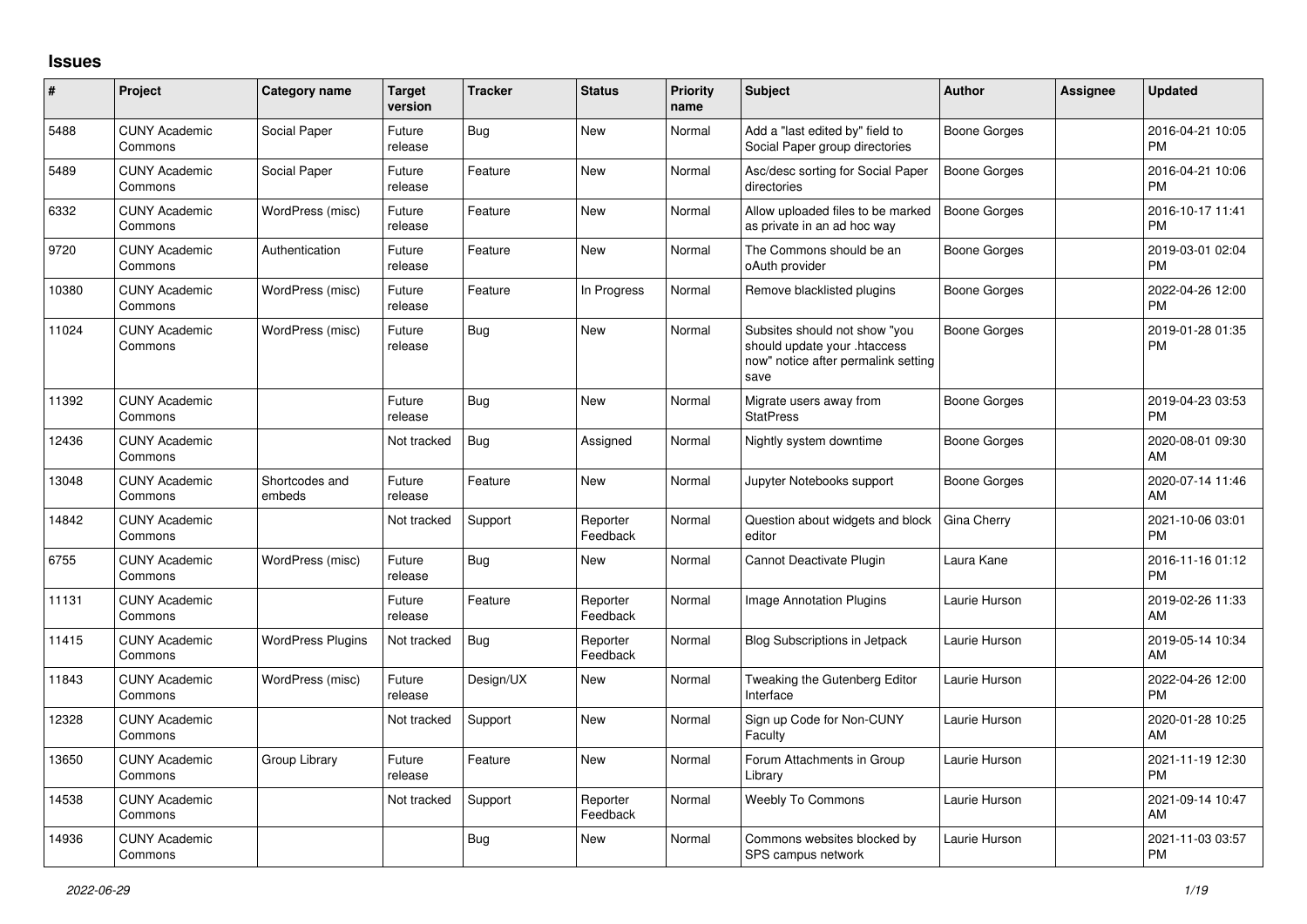| #     | Project                         | <b>Category name</b>       | <b>Target</b><br>version | <b>Tracker</b> | <b>Status</b>        | <b>Priority</b><br>name | <b>Subject</b>                                                       | <b>Author</b>        | <b>Assignee</b> | <b>Updated</b>                |
|-------|---------------------------------|----------------------------|--------------------------|----------------|----------------------|-------------------------|----------------------------------------------------------------------|----------------------|-----------------|-------------------------------|
| 14940 | <b>CUNY Academic</b><br>Commons |                            |                          | Bug            | <b>New</b>           | Normal                  | Discrepancy between Commons<br>profile "sites" and actual # of sites | Laurie Hurson        |                 | 2021-11-08 11:09<br>AM        |
| 15176 | <b>CUNY Academic</b><br>Commons |                            | Not tracked              | Support        | Reporter<br>Feedback | Normal                  | Archiving Q Writing & Old<br>Wordpress Sites on the Commons          | Laurie Hurson        |                 | 2022-02-08 10:28<br>AM        |
| 15613 | <b>CUNY Academic</b><br>Commons |                            | 2.0.2                    | Feature        | Reporter<br>Feedback | Normal                  | Adding "Passster" plugin                                             | Laurie Hurson        |                 | 2022-06-14 11:36<br>AM        |
| 15757 | <b>CUNY Academic</b><br>Commons |                            |                          | Bug            | <b>New</b>           | Normal                  | Members # do not match                                               | Laurie Hurson        |                 | 2022-03-30 04:52<br><b>PM</b> |
| 15923 | <b>CUNY Academic</b><br>Commons |                            | Not tracked              | Feature        | Reporter<br>Feedback | Normal                  | <b>Bellows Plugin Adjustments</b>                                    | Laurie Hurson        |                 | 2022-04-20 10:10<br>AM        |
| 6356  | <b>CUNY Academic</b><br>Commons | <b>WordPress Plugins</b>   | Future<br>release        | <b>Bug</b>     | Reporter<br>Feedback | Low                     | Should Subscribe2 be<br>deprecated?                                  | <b>Luke Waltzer</b>  |                 | 2017-03-20 12:20<br><b>PM</b> |
| 15685 | <b>CUNY Academic</b><br>Commons |                            |                          | Support        | <b>New</b>           | High                    | problem with chrome?                                                 | Marilyn Weber        |                 | 2022-04-25 03:40<br><b>PM</b> |
| 5199  | <b>CUNY Academic</b><br>Commons | Social Paper               | Future<br>release        | Feature        | <b>New</b>           | Normal                  | add tables to the SP editor                                          | Marilyn Weber        |                 | 2016-10-24 11:27<br>AM        |
| 5205  | <b>CUNY Academic</b><br>Commons | Social Paper               | Future<br>release        | Feature        | New                  | Normal                  | Social Paper folders                                                 | Marilyn Weber        |                 | 2016-02-11 10:24<br><b>PM</b> |
| 5992  | <b>CUNY Academic</b><br>Commons | <b>Email Notifications</b> | Future<br>release        | Feature        | <b>New</b>           | Normal                  | Changing the From line of<br>autogenerated blog emails               | Marilyn Weber        |                 | 2018-09-27 05:19<br><b>PM</b> |
| 10273 | <b>CUNY Academic</b><br>Commons | Registration               | Not tracked              | Support        | Reporter<br>Feedback | Normal                  | users combining CF and campus<br>address                             | Marilyn Weber        |                 | 2019-09-18 10:58<br>AM        |
| 10657 | <b>CUNY Academic</b><br>Commons |                            | Not tracked              | Support        | Reporter<br>Feedback | Normal                  | child theme problems                                                 | Marilyn Weber        |                 | 2018-11-08 01:19<br><b>PM</b> |
| 11509 | <b>CUNY Academic</b><br>Commons |                            | Not tracked              | Support        | Reporter<br>Feedback | Normal                  | deleted Page causing a Menu<br>problem?                              | Marilyn Weber        |                 | 2019-06-04 09:54<br>AM        |
| 11519 | <b>CUNY Academic</b><br>Commons |                            | Not tracked              | Support        | Assigned             | Normal                  | comment option not appearing                                         | Marilyn Weber        |                 | 2019-09-24 10:28<br>AM        |
| 11771 | <b>CUNY Academic</b><br>Commons |                            | Not tracked              | Support        | Reporter<br>Feedback | Normal                  | post displays in sections                                            | Marilyn Weber        |                 | 2019-08-20 10:34<br>AM        |
| 11787 | <b>CUNY Academic</b><br>Commons |                            | Not tracked              | Support        | Reporter<br>Feedback | Normal                  | automated comments notifications  <br>on ZenDesk                     | <b>Marilyn Weber</b> |                 | 2019-08-26 06:18<br><b>PM</b> |
| 11848 | <b>CUNY Academic</b><br>Commons |                            | Not tracked              | Support        | Hold                 | Normal                  | a Dean of Faculty wants to share<br>a large file                     | Marilyn Weber        |                 | 2019-09-24 08:44<br>AM        |
| 12350 | <b>CUNY Academic</b><br>Commons | <b>Blogs (BuddyPress)</b>  | Not tracked              | Support        | Reporter<br>Feedback | Normal                  | URL creation problem                                                 | Marilyn Weber        |                 | 2020-02-03 11:27<br>AM        |
| 12352 | <b>CUNY Academic</b><br>Commons |                            | Not tracked              | Support        | <b>New</b>           | Normal                  | "posts list" page builder block<br>option                            | Marilyn Weber        |                 | 2020-02-03 01:29<br><b>PM</b> |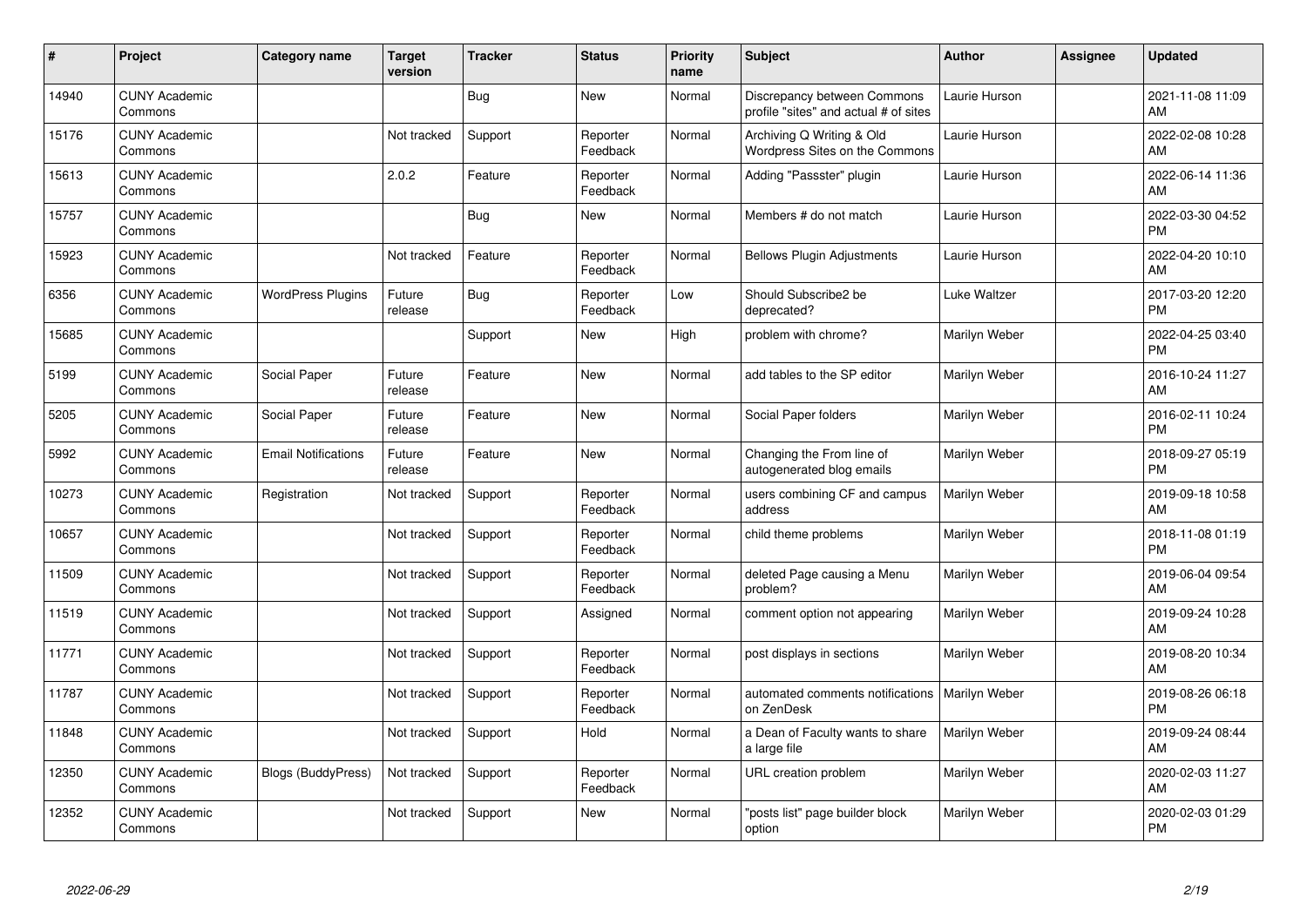| #     | <b>Project</b>                  | Category name           | <b>Target</b><br>version | <b>Tracker</b> | <b>Status</b>        | <b>Priority</b><br>name | <b>Subject</b>                                                                                | <b>Author</b> | Assignee | <b>Updated</b>                |
|-------|---------------------------------|-------------------------|--------------------------|----------------|----------------------|-------------------------|-----------------------------------------------------------------------------------------------|---------------|----------|-------------------------------|
| 12360 | <b>CUNY Academic</b><br>Commons | <b>WordPress Themes</b> | Not tracked              | <b>Bug</b>     | Reporter<br>Feedback | Normal                  | site just says "DANTE We are<br>currently in maintenance mode,<br>please check back shortly." | Marilyn Weber |          | 2020-02-04 12:13<br><b>PM</b> |
| 13034 | <b>CUNY Academic</b><br>Commons |                         | Not tracked              | Support        | Reporter<br>Feedback | Normal                  | a site is asking people to join the<br>Commons to get a download                              | Marilyn Weber |          | 2020-07-12 07:23<br>AM        |
| 13255 | <b>CUNY Academic</b><br>Commons |                         | Not tracked              | Support        | Reporter<br>Feedback | Normal                  | Accessibility problems                                                                        | Marilyn Weber |          | 2020-09-01 05:48<br><b>PM</b> |
| 13975 | <b>CUNY Academic</b><br>Commons | Social Paper            | Not tracked              | Support        | Reporter<br>Feedback | Normal                  | can't approve comments on Social<br>Paper paper                                               | Marilyn Weber |          | 2021-02-12 09:33<br>AM        |
| 14074 | <b>CUNY Academic</b><br>Commons | WordPress (misc)        | Not tracked              | Support        | Reporter<br>Feedback | Normal                  | page password protection<br>problem                                                           | Marilyn Weber |          | 2021-03-02 11:03<br>AM        |
| 14398 | <b>CUNY Academic</b><br>Commons |                         | Not tracked              | Support        | Reporter<br>Feedback | Normal                  | Events plug-in notification<br>problem                                                        | Marilyn Weber |          | 2021-05-11 11:21<br>AM        |
| 14784 | <b>CUNY Academic</b><br>Commons |                         |                          | Support        | Reporter<br>Feedback | Normal                  | User report of logo problem when<br>using Customizer theme                                    | Marilyn Weber |          | 2021-09-17 10:25<br>AM        |
| 14900 | <b>CUNY Academic</b><br>Commons |                         | Not tracked              | Support        | Reporter<br>Feedback | Normal                  | previous theme?                                                                               | Marilyn Weber |          | 2021-10-25 10:31<br>AM        |
| 14911 | <b>CUNY Academic</b><br>Commons | <b>WordPress Themes</b> | Not tracked              | Support        | <b>New</b>           | Normal                  | Twentytwentyone theme                                                                         | Marilyn Weber |          | 2021-10-28 10:37<br>AM        |
| 15045 | <b>CUNY Academic</b><br>Commons |                         |                          | Support        | <b>New</b>           | Normal                  | no result for KCeL in the search<br>box on the commons                                        | Marilyn Weber |          | 2021-12-10 11:29<br>AM        |
| 15169 | <b>CUNY Academic</b><br>Commons |                         | 2.0.2                    | Support        | Reporter<br>Feedback | Normal                  | new Prelude website zipfiles for<br>custom theme and other files.                             | Marilyn Weber |          | 2022-06-14 11:36<br>AM        |
| 15260 | <b>CUNY Academic</b><br>Commons |                         |                          | Support        | Reporter<br>Feedback | Normal                  | Diacritical markings   European<br><b>Stages</b>                                              | Marilyn Weber |          | 2022-02-04 08:16<br>AM        |
| 15370 | <b>CUNY Academic</b><br>Commons |                         |                          | Support        | Reporter<br>Feedback | Normal                  | All-in-One Event Calendar?                                                                    | Marilyn Weber |          | 2022-02-17 11:03<br>AM        |
| 15565 | <b>CUNY Academic</b><br>Commons |                         |                          | Support        | New                  | Normal                  | Events - send updates to an email<br>listserv                                                 | Marilyn Weber |          | 2022-03-10 01:06<br><b>PM</b> |
| 15655 | <b>CUNY Academic</b><br>Commons |                         | 2.0.2                    | Support        | Reporter<br>Feedback | Normal                  | Event Aggregator plugin?                                                                      | Marilyn Weber |          | 2022-06-14 11:36<br>AM        |
| 15816 | <b>CUNY Academic</b><br>Commons |                         | Not tracked              | Support        | <b>New</b>           | Normal                  | slow loading at SPS                                                                           | Marilyn Weber |          | 2022-04-05 01:26<br><b>PM</b> |
| 16099 | <b>CUNY Academic</b><br>Commons |                         |                          | Support        | Reporter<br>Feedback | Normal                  | request for Newsletter Glue                                                                   | Marilyn Weber |          | 2022-05-13 12:14<br><b>PM</b> |
| 13912 | <b>CUNY Academic</b><br>Commons |                         | Not tracked              | Feature        | Hold                 | Low                     | posting "missed schedule"                                                                     | Marilyn Weber |          | 2021-02-23 10:46<br>AM        |
| 10769 | <b>CUNY Academic</b><br>Commons | <b>WordPress Themes</b> | Not tracked              | Bug            | Reporter<br>Feedback | Normal                  | 2011 Theme Sidebar                                                                            | Mark Webb     |          | 2018-12-04 04:09<br><b>PM</b> |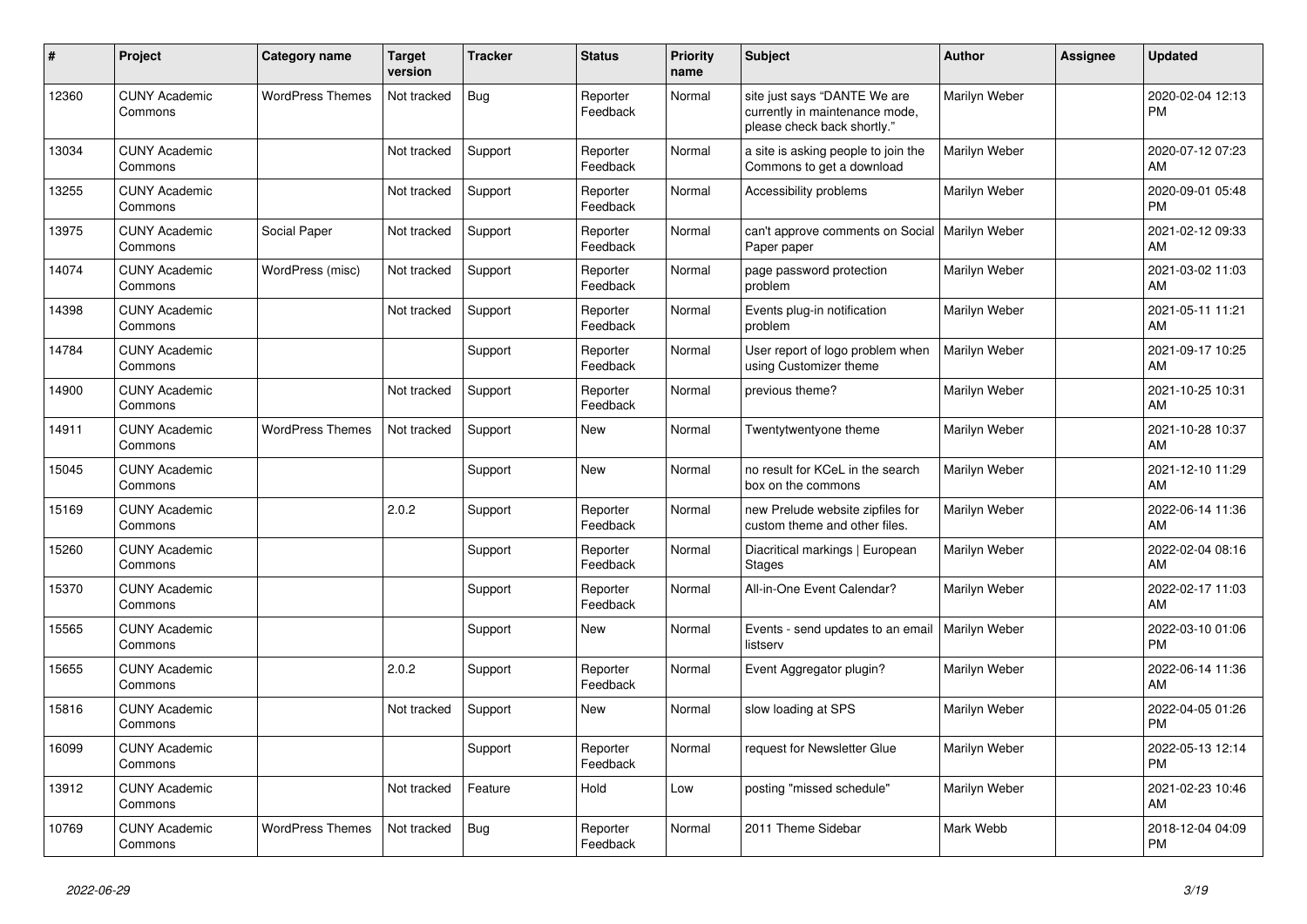| #     | Project                         | <b>Category name</b>           | <b>Target</b><br>version | <b>Tracker</b> | <b>Status</b>        | <b>Priority</b><br>name | <b>Subject</b>                                                              | <b>Author</b>           | Assignee          | <b>Updated</b>                |
|-------|---------------------------------|--------------------------------|--------------------------|----------------|----------------------|-------------------------|-----------------------------------------------------------------------------|-------------------------|-------------------|-------------------------------|
| 11120 | <b>CUNY Academic</b><br>Commons | <b>WordPress Plugins</b>       | Not tracked              | <b>Bug</b>     | Reporter<br>Feedback | Normal                  | Events Manager Events Not<br>Showing Up                                     | Mark Webb               |                   | 2019-02-27 04:10<br><b>PM</b> |
| 364   | <b>CUNY Academic</b><br>Commons | <b>WordPress Plugins</b>       | Future<br>release        | Feature        | New                  | Normal                  | <b>Bulletin Board</b>                                                       | Matt Gold               |                   | 2015-01-05 08:50<br><b>PM</b> |
| 16294 | <b>CUNY Academic</b><br>Commons |                                |                          | <b>Bug</b>     | <b>New</b>           | Urgent                  | CAC is down                                                                 | Raffi<br>Khatchadourian |                   | 2022-06-27 02:00<br><b>PM</b> |
| 11077 | <b>CUNY Academic</b><br>Commons | Events                         | Not tracked              | Feature        | Reporter<br>Feedback | Normal                  | Show event category description<br>in event list view                       | Raffi<br>Khatchadourian |                   | 2019-02-12 10:38<br><b>PM</b> |
| 14792 | <b>CUNY Academic</b><br>Commons |                                |                          | Bug            | <b>New</b>           | Normal                  | Inconsistent email notifications<br>from gravity forms                      | Raffi<br>Khatchadourian |                   | 2021-10-04 01:50<br><b>PM</b> |
| 16290 | <b>CUNY Academic</b><br>Commons |                                |                          | Feature        | Reporter<br>Feedback | Normal                  | Add Table Of Contents Block<br>plug-in                                      | Raffi<br>Khatchadourian |                   | 2022-06-24 10:26<br>AM        |
| 16314 | <b>CUNY Academic</b><br>Commons | <b>WordPress Plugins</b>       |                          | Feature        | <b>New</b>           | Normal                  | Install Multicollab plug-in?                                                | Raffi<br>Khatchadourian |                   | 2022-06-28 09:07<br><b>PM</b> |
| 16255 | <b>CUNY Academic</b><br>Commons | WordPress (misc)               |                          | Bug            | <b>New</b>           | Normal                  | Need to define 'MULTISITE'<br>constant in wp-config.php                     | Raymond Hoh             |                   | 2022-06-19 09:31<br>AM        |
| 10982 | <b>CUNY Academic</b><br>Commons | Domain Mapping                 | Not tracked              | Support        | Reporter<br>Feedback | Normal                  | <b>CNAME</b> question                                                       | scott voth              |                   | 2019-01-22 04:29<br><b>PM</b> |
| 11788 | <b>CUNY Academic</b><br>Commons | <b>WordPress Plugins</b>       | Future<br>release        | Support        | Reporter<br>Feedback | Normal                  | Plugin Request - Browse Aloud                                               | scott voth              |                   | 2019-09-24 08:42<br>AM        |
| 11860 | <b>CUNY Academic</b><br>Commons | Registration                   | Future<br>release        | Feature        | <b>New</b>           | Normal                  | <b>Ensure Students Are Aware They</b><br>Can Use Aliases At Registration    | scott voth              |                   | 2019-09-24 08:46<br>AM        |
| 12573 | <b>CUNY Academic</b><br>Commons | <b>WordPress Plugins</b>       | Future<br>release        | <b>Bug</b>     | New                  | Normal                  | <b>CommentPress Core Issues</b>                                             | scott voth              |                   | 2020-03-24 04:32<br><b>PM</b> |
| 14629 | <b>CUNY Academic</b><br>Commons |                                | Not tracked              | <b>Bug</b>     | Reporter<br>Feedback | Normal                  | Possible Post Order Bug?                                                    | <b>Syelle Graves</b>    |                   | 2021-09-14 10:47<br>AM        |
| 11556 | <b>CUNY Academic</b><br>Commons | Courses                        | Not tracked              | Bug            | Reporter<br>Feedback | Normal                  | Instructor name given in course<br>listing                                  | Tom Harbison            |                   | 2019-06-25 04:12<br><b>PM</b> |
| 12198 | <b>CUNY Academic</b><br>Commons |                                | Not tracked              | <b>Bug</b>     | Reporter<br>Feedback | Normal                  | Duplicate listing in My Sites                                               | Tom Harbison            |                   | 2019-12-09 05:50<br><b>PM</b> |
| 2576  | <b>NYCDH Community</b><br>Site  |                                |                          | <b>Bug</b>     | Hold                 | Low                     | Test Next Button in Javascript<br><b>Tutorial Under Activities</b>          | <b>Mark Newton</b>      | Alex Gil          | 2013-05-18 02:55<br><b>PM</b> |
| 2577  | <b>NYCDH Community</b><br>Site  |                                |                          | Feature        | Assigned             | Low                     | Investigate Potential to Add Links<br>to the Forum                          | <b>Mark Newton</b>      | Alex Gil          | 2013-05-16 09:40<br><b>PM</b> |
| 11968 | JustPublics@365<br>MediaCamp    |                                |                          | Feature        | <b>New</b>           | Normal                  | Nanoscience Retractable Display<br>Unit                                     | Donald Cherry           | Bonnie<br>Eissner | 2021-02-19 08:50<br>AM        |
| 3230  | <b>CUNY Academic</b><br>Commons | Internal Tools and<br>Workflow | Not tracked              | Feature        | Assigned             | High                    | Scripts for quicker<br>provisioning/updating of<br>development environments | Boone Gorges            | Boone<br>Gorges   | 2016-01-26 04:54<br><b>PM</b> |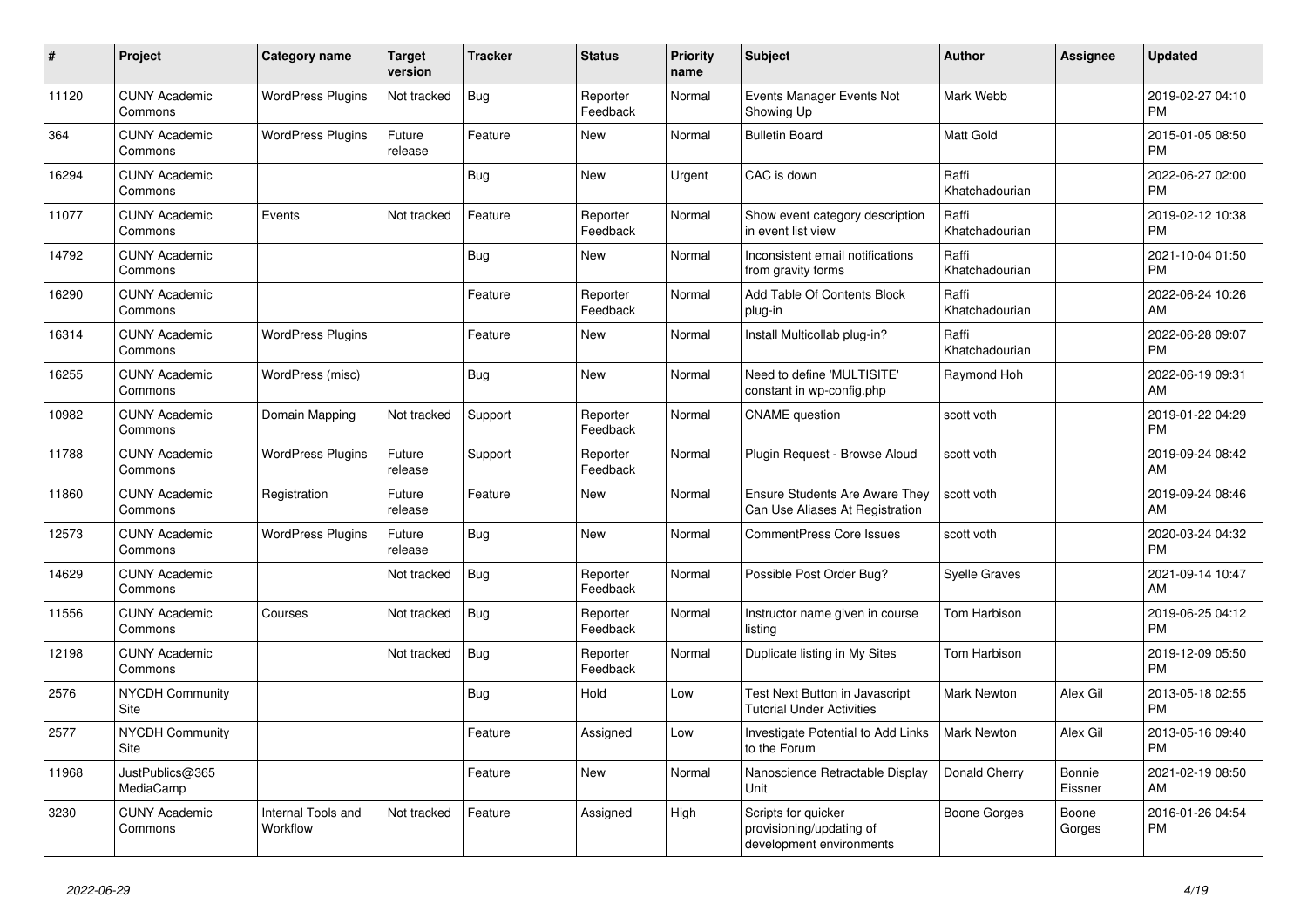| $\#$  | Project                         | <b>Category name</b>       | <b>Target</b><br>version | <b>Tracker</b> | <b>Status</b>        | <b>Priority</b><br>name | <b>Subject</b>                                                                            | Author              | <b>Assignee</b> | <b>Updated</b>                |
|-------|---------------------------------|----------------------------|--------------------------|----------------|----------------------|-------------------------|-------------------------------------------------------------------------------------------|---------------------|-----------------|-------------------------------|
| 618   | <b>CUNY Academic</b><br>Commons | <b>BuddyPress Docs</b>     | Future<br>release        | Feature        | Assigned             | Normal                  | BuddyPress Docs: export formats                                                           | <b>Boone Gorges</b> | Boone<br>Gorges | 2015-11-09 05:38<br><b>PM</b> |
| 1422  | <b>CUNY Academic</b><br>Commons | <b>BuddyPress Docs</b>     | Future<br>release        | Feature        | Assigned             | Normal                  | Make "created Doc" activity icons<br>non-mini                                             | <b>Boone Gorges</b> | Boone<br>Gorges | 2015-11-09 05:48<br><b>PM</b> |
| 1508  | <b>CUNY Academic</b><br>Commons | WordPress (misc)           | Future<br>release        | Feature        | Assigned             | Normal                  | Share login cookies across<br>mapped domains                                              | Boone Gorges        | Boone<br>Gorges | 2012-07-02 12:12<br><b>PM</b> |
| 1744  | <b>CUNY Academic</b><br>Commons | <b>BuddyPress Docs</b>     | Future<br>release        | Feature        | Assigned             | Normal                  | Spreadsheet-style Docs                                                                    | <b>Boone Gorges</b> | Boone<br>Gorges | 2015-11-09 06:13<br><b>PM</b> |
| 3002  | <b>CUNY Academic</b><br>Commons | Search                     | Future<br>release        | Feature        | Assigned             | Normal                  | Overhaul CAC search by using<br>external search appliance                                 | Boone Gorges        | Boone<br>Gorges | 2020-07-15 03:05<br><b>PM</b> |
| 3193  | <b>CUNY Academic</b><br>Commons | Group Forums               | Future<br>release        | Feature        | Assigned             | Normal                  | bbPress 2.x dynamic roles and<br><b>RBE</b>                                               | Boone Gorges        | Boone<br>Gorges | 2014-09-30 01:30<br><b>PM</b> |
| 3580  | <b>CUNY Academic</b><br>Commons | Group Blogs                | Future<br>release        | Feature        | <b>New</b>           | Normal                  | Multiple blogs per group                                                                  | Boone Gorges        | Boone<br>Gorges | 2018-02-20 02:02<br><b>PM</b> |
| 4481  | <b>CUNY Academic</b><br>Commons | Events                     | Future<br>release        | Feature        | <b>New</b>           | Normal                  | Group admins/mods should have<br>the ability to unlink an event from<br>the group         | <b>Boone Gorges</b> | Boone<br>Gorges | 2017-04-24 03:53<br><b>PM</b> |
| 5234  | <b>CUNY Academic</b><br>Commons | Membership                 | Future<br>release        | Feature        | Assigned             | Normal                  | Write Unconfirmed patch for WP                                                            | <b>Boone Gorges</b> | Boone<br>Gorges | 2016-10-24 11:18<br>AM        |
| 7022  | <b>CUNY Academic</b><br>Commons | Announcements              | Future<br>release        | Bug            | <b>New</b>           | Normal                  | Sitewide announcements should<br>be displayed on, and dismissable<br>from, mapped domains | Boone Gorges        | Boone<br>Gorges | 2018-03-22 10:18<br>AM        |
| 7663  | <b>CUNY Academic</b><br>Commons | Social Paper               | Future<br>release        | <b>Bug</b>     | <b>New</b>           | Normal                  | Social Paper notifications not<br>formatted correctly on secondary<br>sites               | Boone Gorges        | Boone<br>Gorges | 2018-04-16 03:52<br><b>PM</b> |
| 9926  | <b>CUNY Academic</b><br>Commons | <b>WordPress Plugins</b>   | Future<br>release        | Bug            | <b>New</b>           | Normal                  | twitter-mentions-as-comments<br>cron jobs can run long                                    | Boone Gorges        | Boone<br>Gorges | 2018-10-24 12:34<br><b>PM</b> |
| 10794 | <b>CUNY Academic</b><br>Commons | Performance                | Not tracked              | <b>Bug</b>     | <b>New</b>           | Normal                  | Memcached connection<br>occasionally breaks                                               | Boone Gorges        | Boone<br>Gorges | 2018-12-06 03:30<br><b>PM</b> |
| 11945 | <b>CUNY Academic</b><br>Commons | Reckoning                  | Future<br>release        | Feature        | Reporter<br>Feedback | Normal                  | Add Comments bubble to<br>Reckoning views                                                 | <b>Boone Gorges</b> | Boone<br>Gorges | 2019-11-12 05:14<br><b>PM</b> |
| 12042 | <b>CUNY Academic</b><br>Commons | <b>Email Notifications</b> | Future<br>release        | Feature        | <b>New</b>           | Normal                  | Improved error logging for BPGES   Boone Gorges<br>send queue                             |                     | Boone<br>Gorges | 2021-11-19 12:25<br><b>PM</b> |
| 12091 | <b>CUNY Academic</b><br>Commons | Group Files                | Future<br>release        | Feature        | <b>New</b>           | Normal                  | Improved pre-upload file<br>validation for bp-group-documents                             | <b>Boone Gorges</b> | Boone<br>Gorges | 2019-11-14 01:21<br><b>PM</b> |
| 12911 | <b>CUNY Academic</b><br>Commons |                            | Not tracked              | Feature        | <b>New</b>           | Normal                  | Block access to xmlrpc.php based<br>on User-Agent                                         | <b>Boone Gorges</b> | Boone<br>Gorges | 2020-06-09 05:12<br><b>PM</b> |
| 13466 | <b>CUNY Academic</b><br>Commons | Cavalcade                  | Future<br>release        | Feature        | <b>New</b>           | Normal                  | Automated cleanup for duplicate<br>Cavalcade tasks                                        | Boone Gorges        | Boone<br>Gorges | 2020-10-13 05:24<br><b>PM</b> |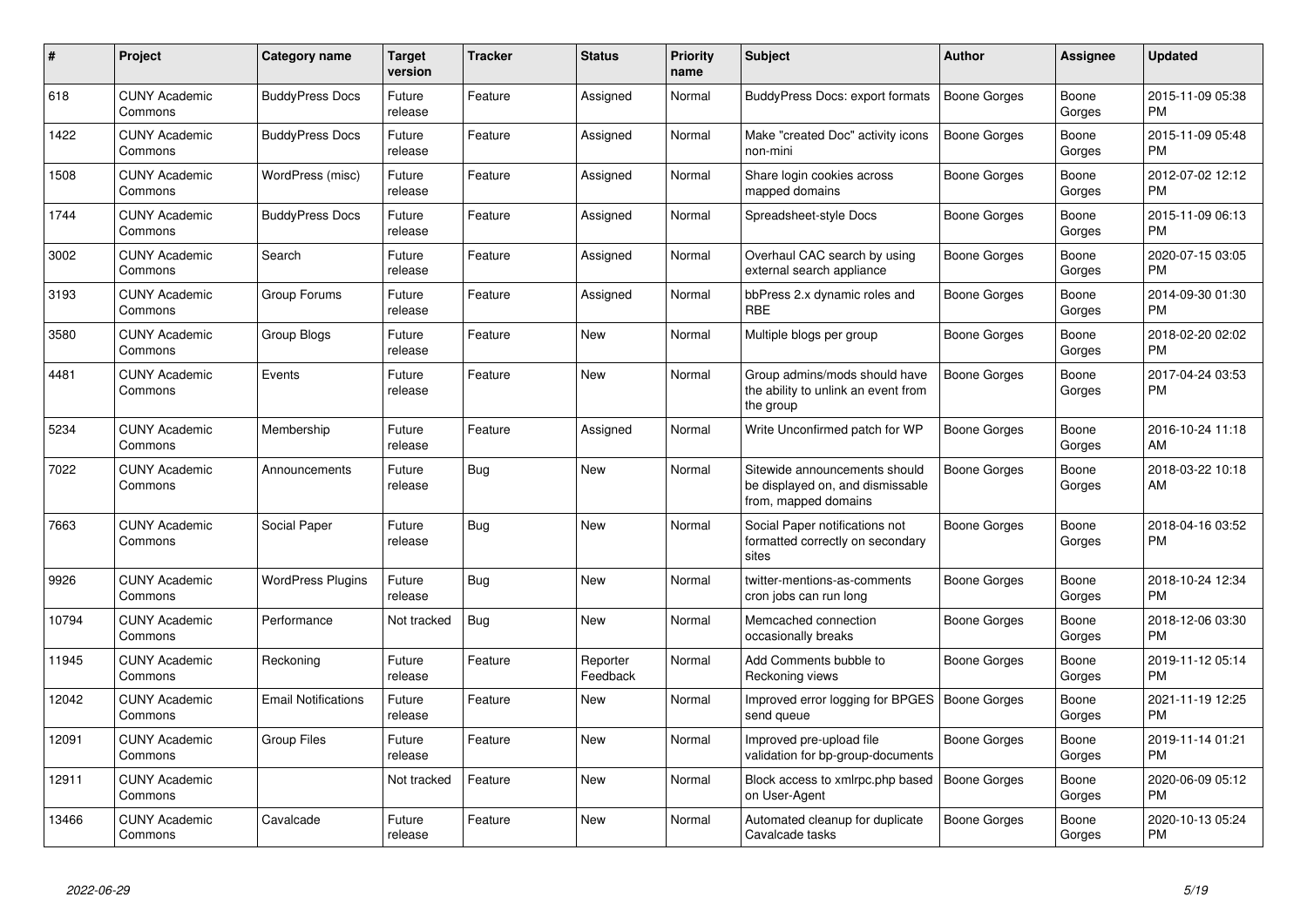| #     | Project                         | Category name            | <b>Target</b><br>version | <b>Tracker</b> | <b>Status</b>        | <b>Priority</b><br>name | Subject                                                                                       | <b>Author</b>       | <b>Assignee</b> | <b>Updated</b>                |
|-------|---------------------------------|--------------------------|--------------------------|----------------|----------------------|-------------------------|-----------------------------------------------------------------------------------------------|---------------------|-----------------|-------------------------------|
| 13835 | <b>CUNY Academic</b><br>Commons | WordPress (misc)         | Future<br>release        | Feature        | New                  | Normal                  | Allow OneSearch widget to have<br>'CUNY' as campus                                            | <b>Boone Gorges</b> | Boone<br>Gorges | 2021-11-19 12:39<br><b>PM</b> |
| 14184 | <b>CUNY Academic</b><br>Commons | <b>Public Portfolio</b>  | Future<br>release        | Feature        | New                  | Normal                  | Centralized mechanism for storing<br>Campus affiliations                                      | <b>Boone Gorges</b> | Boone<br>Gorges | 2022-01-04 11:35<br>AM        |
| 14309 | <b>CUNY Academic</b><br>Commons | Group Library            | Future<br>release        | Feature        | New                  | Normal                  | Better handling of<br>bp_group_document file<br>download attempts when file is<br>not present | Boone Gorges        | Boone<br>Gorges | 2021-11-19 12:28<br><b>PM</b> |
| 14987 | <b>CUNY Academic</b><br>Commons | <b>WordPress Plugins</b> | Future<br>release        | <b>Bug</b>     | New                  | Normal                  | Elementor update causes<br>database freeze-up                                                 | <b>Boone Gorges</b> | Boone<br>Gorges | 2021-11-29 12:02<br><b>PM</b> |
| 15883 | <b>CUNY Academic</b><br>Commons |                          | 2.1.0                    | Feature        | New                  | Normal                  | Release BPGES update                                                                          | Boone Gorges        | Boone<br>Gorges | 2022-05-26 10:39<br>AM        |
| 16092 | <b>CUNY Academic</b><br>Commons |                          | Future<br>release        | Feature        | Hold                 | Normal                  | Don't show main site in Site<br>search results                                                | Boone Gorges        | Boone<br>Gorges | 2022-05-17 03:12<br><b>PM</b> |
| 1165  | <b>CUNY Academic</b><br>Commons | <b>Email Invitations</b> | Future<br>release        | Feature        | Assigned             | Low                     | Allow saved lists of invitees under<br>Send Invites                                           | <b>Boone Gorges</b> | Boone<br>Gorges | 2015-11-09 06:03<br><b>PM</b> |
| 1166  | <b>CUNY Academic</b><br>Commons | <b>Email Invitations</b> | Future<br>release        | Feature        | <b>New</b>           | Low                     | Better organizational tools for<br>Sent Invites                                               | <b>Boone Gorges</b> | Boone<br>Gorges | 2015-11-09 06:02<br><b>PM</b> |
| 1167  | <b>CUNY Academic</b><br>Commons | <b>Email Invitations</b> | Future<br>release        | Feature        | New                  | Low                     | Allow email invitations to be<br>resent                                                       | <b>Boone Gorges</b> | Boone<br>Gorges | 2015-11-12 12:53<br>AM        |
| 1417  | <b>CUNY Academic</b><br>Commons | <b>BuddyPress Docs</b>   | Future<br>release        | Feature        | Assigned             | Low                     | <b>Bulk actions for BuddyPress Docs</b>                                                       | <b>Boone Gorges</b> | Boone<br>Gorges | 2016-10-17 10:41<br><b>PM</b> |
| 3048  | <b>CUNY Academic</b><br>Commons | Public Portfolio         | Future<br>release        | Feature        | New                  | Low                     | Images for rich text profile fields                                                           | <b>Boone Gorges</b> | Boone<br>Gorges | 2014-02-19 12:56<br><b>PM</b> |
| 1460  | <b>CUNY Academic</b><br>Commons | Analytics                | Future<br>release        | Feature        | Assigned             | Normal                  | <b>Update System Report</b>                                                                   | <b>Brian Foote</b>  | Boone<br>Gorges | 2015-11-09 06:13<br><b>PM</b> |
| 13370 | <b>CUNY Academic</b><br>Commons | Group Library            | Future<br>release        | Feature        | New                  | Normal                  | Library bulk deletion and folder<br>editing                                                   | Colin McDonald      | Boone<br>Gorges | 2020-10-13 10:41<br>AM        |
| 15210 | <b>CUNY Academic</b><br>Commons | Analytics                | Not tracked              | Design/UX      | New                  | Normal                  | Google Analytics improvements                                                                 | Colin McDonald      | Boone<br>Gorges | 2022-05-24 10:47<br>AM        |
| 3615  | <b>CUNY Academic</b><br>Commons | Redmine                  | Not tracked              | Feature        | New                  | Low                     | Create Redmine issues via email                                                               | Dominic Giglio      | Boone<br>Gorges | 2017-11-16 11:36<br>AM        |
| 9289  | <b>CUNY Academic</b><br>Commons | <b>WordPress Plugins</b> | Future<br>release        | <b>Bug</b>     | Reporter<br>Feedback | Normal                  | <b>Email Users Plugin</b>                                                                     | Laurie Hurson       | Boone<br>Gorges | 2018-10-24 12:34<br>PM        |
| 12121 | <b>CUNY Academic</b><br>Commons | <b>WordPress Plugins</b> | 2.0.2                    | Feature        | Reporter<br>Feedback | Normal                  | Embedding H5P Iframes on<br><b>Commons Site</b>                                               | Laurie Hurson       | Boone<br>Gorges | 2022-06-14 11:36<br>AM        |
| 12438 | <b>CUNY Academic</b><br>Commons | Courses                  | Not tracked              | Bug            | New                  | Normal                  | Site appearing twice                                                                          | Laurie Hurson       | Boone<br>Gorges | 2020-02-18 01:34<br><b>PM</b> |
| 14504 | <b>CUNY Academic</b><br>Commons |                          | Not tracked              | Publicity      | Reporter<br>Feedback | Normal                  | Adding showcases to home page<br>menu                                                         | Laurie Hurson       | Boone<br>Gorges | 2022-01-19 03:26<br><b>PM</b> |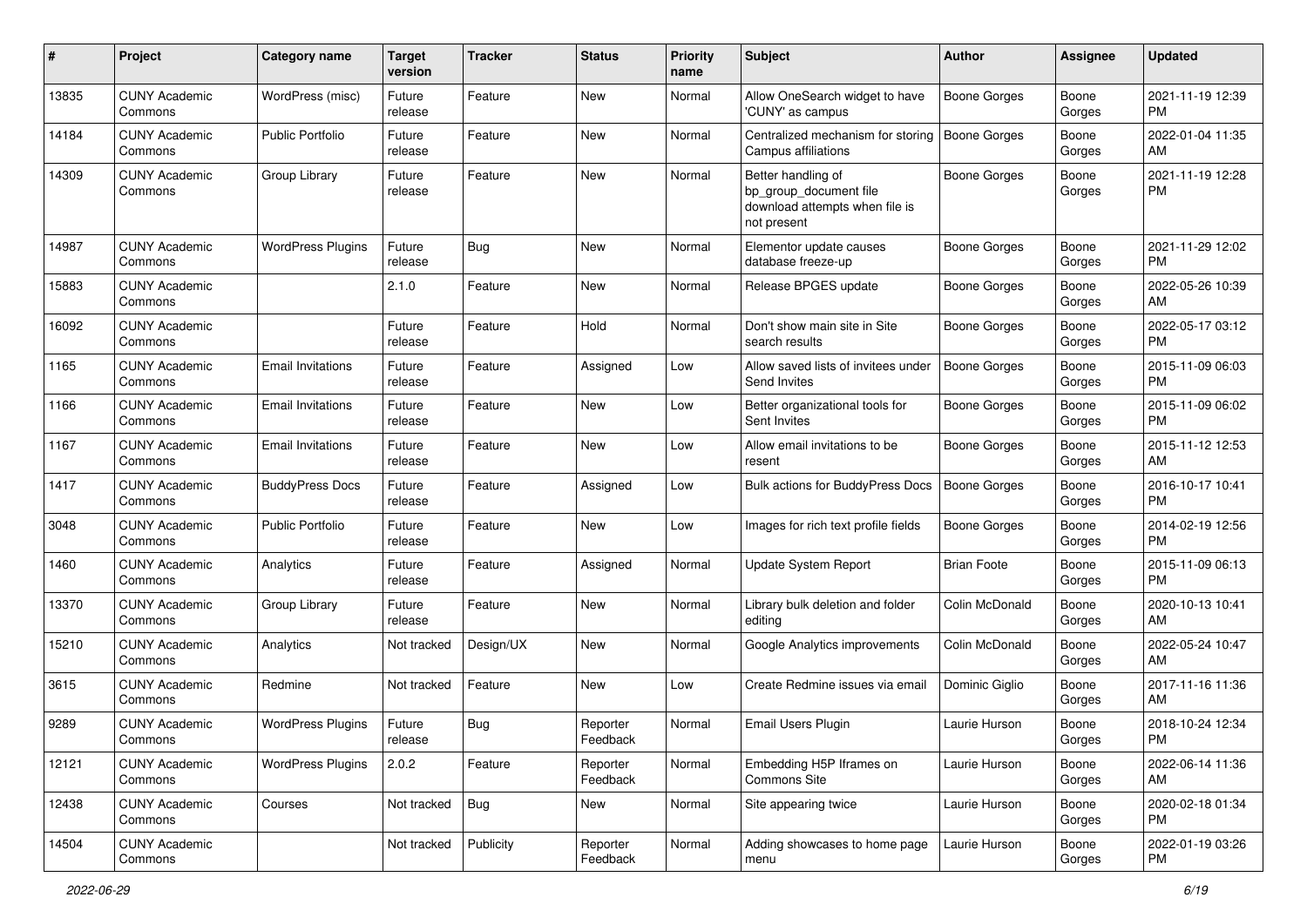| #     | Project                         | <b>Category name</b>      | <b>Target</b><br>version | <b>Tracker</b> | <b>Status</b>        | <b>Priority</b><br>name | Subject                                                                                    | Author           | <b>Assignee</b> | <b>Updated</b>                |
|-------|---------------------------------|---------------------------|--------------------------|----------------|----------------------|-------------------------|--------------------------------------------------------------------------------------------|------------------|-----------------|-------------------------------|
| 16199 | <b>CUNY Academic</b><br>Commons | <b>Directories</b>        | 2.0.2                    | <b>Bug</b>     | New                  | Normal                  | Removed "Semester" Filter from<br><b>Courses Directory</b>                                 | Laurie Hurson    | Boone<br>Gorges | 2022-06-14 11:36<br>AM        |
| 2325  | <b>CUNY Academic</b><br>Commons | <b>BuddyPress (misc)</b>  | Future<br>release        | Feature        | Assigned             | Low                     | Profile should have separate<br>fields for first/last names                                | local admin      | Boone<br>Gorges | 2015-11-09 06:09<br><b>PM</b> |
| 2610  | <b>CUNY Academic</b><br>Commons | Group Invitations         | Future<br>release        | Feature        | Assigned             | Low                     | Request: Custom invitation<br>message to group invites                                     | local admin      | Boone<br>Gorges | 2015-11-09 06:13<br><b>PM</b> |
| 7981  | <b>CUNY Academic</b><br>Commons | Social Paper              | Future<br>release        | <b>Bug</b>     | <b>New</b>           | Normal                  | Social Paper comments should<br>not go to spam                                             | Luke Waltzer     | Boone<br>Gorges | 2018-04-16 03:52<br><b>PM</b> |
| 8835  | <b>CUNY Academic</b><br>Commons | <b>Blogs (BuddyPress)</b> | Future<br>release        | Feature        | <b>New</b>           | Normal                  | Extend cuny.is shortlinks to sites                                                         | Luke Waltzer     | Boone<br>Gorges | 2022-04-26 11:59<br>AM        |
| 9211  | <b>CUNY Academic</b><br>Commons | <b>WordPress Plugins</b>  | Future<br>release        | Support        | Reporter<br>Feedback | Normal                  | Auto-Role Setting in Forum Plugin<br><b>Causing Some Confusion</b>                         | Luke Waltzer     | Boone<br>Gorges | 2018-03-13 11:44<br>AM        |
| 9895  | <b>CUNY Academic</b><br>Commons | Onboarding                | Future<br>release        | Feature        | Assigned             | Normal                  | Add "Accept Invitation"<br>link/button/function to Group<br>and/or Site invitation emails? | Luke Waltzer     | Boone<br>Gorges | 2018-06-07 12:42<br>PM        |
| 6389  | <b>CUNY Academic</b><br>Commons | <b>BuddyPress Docs</b>    | Future<br>release        | Feature        | <b>New</b>           | Low                     | Make Discussion Area Visible<br>When Editing a Doc                                         | Luke Waltzer     | Boone<br>Gorges | 2016-10-21 04:16<br><b>PM</b> |
| 9207  | <b>CUNY Academic</b><br>Commons |                           | Future<br>release        | Support        | Reporter<br>Feedback | Normal                  | display dashboards made in<br>Tableau?                                                     | Marilyn Weber    | Boone<br>Gorges | 2018-04-10 10:42<br>AM        |
| 5052  | <b>CUNY Academic</b><br>Commons | Social Paper              | Future<br>release        | Feature        | <b>New</b>           | Low                     | Sentence by sentence or line by<br>line comments (SP suggestion #3)                        | Marilyn Weber    | Boone<br>Gorges | 2016-02-11 10:24<br><b>PM</b> |
| 10678 | <b>CUNY Academic</b><br>Commons |                           | Not tracked              | <b>Bug</b>     | Reporter<br>Feedback | High                    | Newsletter Plugin Not Sending<br>Out Newsletters                                           | Mark Webb        | Boone<br>Gorges | 2019-09-16 09:38<br><b>PM</b> |
| 287   | <b>CUNY Academic</b><br>Commons | WordPress (misc)          | Future<br>release        | Feature        | Assigned             | Normal                  | Create troubleshooting tool for<br>account sign-up                                         | <b>Matt Gold</b> | Boone<br>Gorges | 2015-11-09 06:17<br><b>PM</b> |
| 377   | <b>CUNY Academic</b><br>Commons | BuddyPress (misc)         | Future<br>release        | Feature        | Assigned             | Normal                  | Like buttons                                                                               | <b>Matt Gold</b> | Boone<br>Gorges | 2010-11-16 05:13<br><b>PM</b> |
| 435   | <b>CUNY Academic</b><br>Commons | BuddyPress (misc)         | Future<br>release        | Feature        | Assigned             | Normal                  | Include Avatar Images in Forum<br><b>Post Notification Emails</b>                          | <b>Matt Gold</b> | Boone<br>Gorges | 2010-12-08 12:40<br><b>PM</b> |
| 500   | <b>CUNY Academic</b><br>Commons | BuddyPress (misc)         | Future<br>release        | Feature        | Assigned             | Normal                  | Export Group Data                                                                          | Matt Gold        | Boone<br>Gorges | 2010-12-19 12:09<br><b>PM</b> |
| 554   | <b>CUNY Academic</b><br>Commons | BuddyPress (misc)         | Future<br>release        | Feature        | Assigned             | Normal                  | Add Trackback notifications to<br>site-wide activity feed                                  | <b>Matt Gold</b> | Boone<br>Gorges | 2015-11-09 06:19<br><b>PM</b> |
| 599   | <b>CUNY Academic</b><br>Commons | BuddyPress (misc)         | Future<br>release        | Feature        | Assigned             | Normal                  | Consider adding rating plugins for   Matt Gold<br>BuddyPress/BBPress                       |                  | Boone<br>Gorges | 2011-08-22 06:50<br><b>PM</b> |
| 635   | <b>CUNY Academic</b><br>Commons | BuddyPress (misc)         | Future<br>release        | Feature        | Assigned             | Normal                  | Big Blue Button -<br>Videoconferencing in Groups and<br><b>Blogs</b>                       | Matt Gold        | Boone<br>Gorges | 2011-03-14 03:24<br><b>PM</b> |
| 658   | <b>CUNY Academic</b><br>Commons | <b>WordPress Plugins</b>  | Future<br>release        | Feature        | Assigned             | Normal                  | Rebulid Sitewide Tag Suggestion                                                            | Matt Gold        | Boone<br>Gorges | 2015-01-05 08:47<br><b>PM</b> |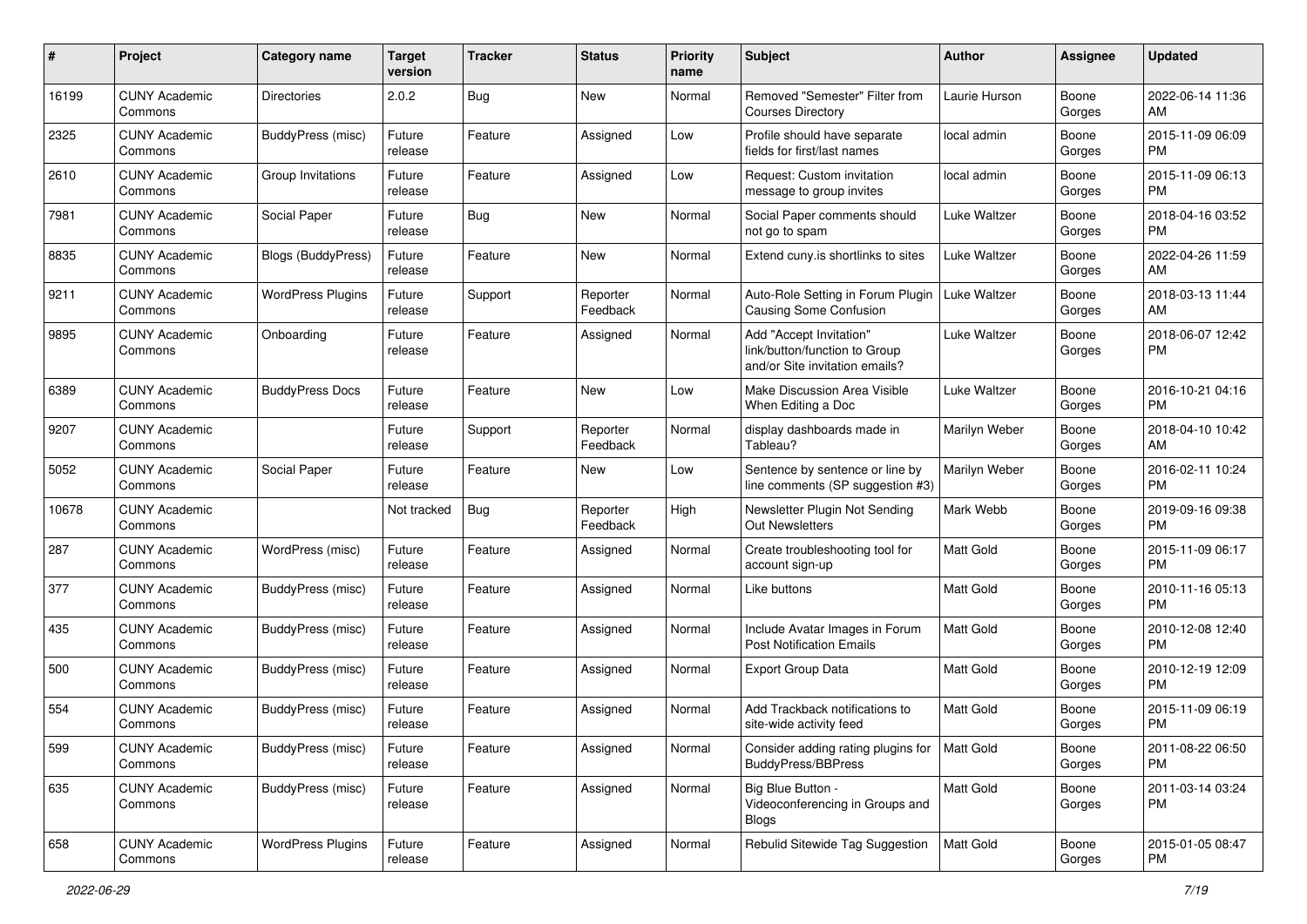| #    | <b>Project</b>                  | Category name             | Target<br>version | Tracker   | <b>Status</b>        | <b>Priority</b><br>name | <b>Subject</b>                                                        | <b>Author</b>    | <b>Assignee</b> | <b>Updated</b>                |
|------|---------------------------------|---------------------------|-------------------|-----------|----------------------|-------------------------|-----------------------------------------------------------------------|------------------|-----------------|-------------------------------|
| 2523 | <b>CUNY Academic</b><br>Commons | <b>BuddyPress Docs</b>    | Future<br>release | Feature   | Assigned             | Normal                  | Allow Users to Upload Images to<br><b>BP</b> Docs                     | <b>Matt Gold</b> | Boone<br>Gorges | 2015-11-09 06:14<br><b>PM</b> |
| 3042 | <b>CUNY Academic</b><br>Commons | <b>Public Portfolio</b>   | Future<br>release | Feature   | Assigned             | Normal                  | Browsing member interests                                             | <b>Matt Gold</b> | Boone<br>Gorges | 2015-03-21 09:04<br><b>PM</b> |
| 3220 | <b>CUNY Academic</b><br>Commons | <b>Public Portfolio</b>   | Future<br>release | Feature   | Assigned             | Normal                  | Add indent/outdent option to<br>Formatting Buttons on Profile<br>Page | <b>Matt Gold</b> | Boone<br>Gorges | 2014-05-21 10:39<br><b>PM</b> |
| 3308 | <b>CUNY Academic</b><br>Commons | Group Invitations         | Future<br>release | Feature   | Assigned             | Normal                  | Allow members to rescind group<br>invitations                         | Matt Gold        | Boone<br>Gorges | 2015-04-01 08:53<br><b>PM</b> |
| 3419 | <b>CUNY Academic</b><br>Commons | Group Invitations         | 1.6.14            | Bug       | Testing<br>Required  | Normal                  | Neatening the display of<br>messages on group requests                | <b>Matt Gold</b> | Boone<br>Gorges | 2014-09-01 09:29<br><b>PM</b> |
| 3759 | <b>CUNY Academic</b><br>Commons | WordPress (misc)          | Future<br>release | Feature   | Assigned             | Normal                  | Review Interface for Adding Users<br>to Blogs                         | Matt Gold        | Boone<br>Gorges | 2015-03-24 05:52<br><b>PM</b> |
| 3768 | <b>CUNY Academic</b><br>Commons | <b>Public Portfolio</b>   | Future<br>release | Feature   | Assigned             | Normal                  | Institutions/Past positions on<br>public portfolios                   | Matt Gold        | Boone<br>Gorges | 2018-04-23 10:44<br>AM        |
| 4053 | <b>CUNY Academic</b><br>Commons | Events                    | Future<br>release | Feature   | Assigned             | Normal                  | Create new tab for past events                                        | Matt Gold        | Boone<br>Gorges | 2015-05-12 02:10<br><b>PM</b> |
| 4238 | <b>CUNY Academic</b><br>Commons | Events                    | Future<br>release | Feature   | Assigned             | Normal                  | Copy Events to Other Groups?                                          | <b>Matt Gold</b> | Boone<br>Gorges | 2015-07-02 10:08<br>AM        |
| 4903 | <b>CUNY Academic</b><br>Commons | Events                    | Future<br>release | Design/UX | Assigned             | Normal                  | Improving visual appearance of<br>event calendars                     | Matt Gold        | Boone<br>Gorges | 2016-10-13 11:51<br>AM        |
| 4980 | <b>CUNY Academic</b><br>Commons | Home Page                 | Future<br>release | Feature   | Assigned             | Normal                  | CAC Featured Content -- Adding<br>Randomization                       | <b>Matt Gold</b> | Boone<br>Gorges | 2016-12-12 03:01<br><b>PM</b> |
| 5696 | <b>CUNY Academic</b><br>Commons | Events                    | Future<br>release | Feature   | Assigned             | Normal                  | Events Calendar - display options<br>calendar aggregation             | <b>Matt Gold</b> | Boone<br>Gorges | 2016-10-13 11:44<br>AM        |
| 6014 | <b>CUNY Academic</b><br>Commons | Publicity                 | Future<br>release | Publicity | Reporter<br>Feedback | Normal                  | Google search listing                                                 | <b>Matt Gold</b> | Boone<br>Gorges | 2016-09-21 03:48<br><b>PM</b> |
| 8756 | <b>CUNY Academic</b><br>Commons | Group Blogs               | Future<br>release | Feature   | Hold                 | Normal                  | Connect multiple blogs to one<br>group?                               | Matt Gold        | Boone<br>Gorges | 2017-09-30 10:42<br>AM        |
| 8836 | <b>CUNY Academic</b><br>Commons | <b>Blogs (BuddyPress)</b> | Future<br>release | Feature   | Assigned             | Normal                  | Redesign site launch process                                          | Matt Gold        | Boone<br>Gorges | 2019-10-03 02:49<br><b>PM</b> |
| 8900 | <b>CUNY Academic</b><br>Commons | Accessibility             | Future<br>release | Feature   | Assigned             | Normal                  | Look into tools to enforce<br>accessibility in WP environment         | <b>Matt Gold</b> | Boone<br>Gorges | 2022-04-26 11:59<br>AM        |
| 8901 | <b>CUNY Academic</b><br>Commons | Accessibility             | Future<br>release | Feature   | Assigned             | Normal                  | Theme analysis for accessibility                                      | Matt Gold        | Boone<br>Gorges | 2022-04-26 11:59<br>AM        |
| 9941 | <b>CUNY Academic</b><br>Commons | Wiki                      | Not tracked       | Support   | Assigned             | Normal                  | Wiki functionality                                                    | Matt Gold        | Boone<br>Gorges | 2018-06-26 10:57<br>AM        |
| 9947 | <b>CUNY Academic</b><br>Commons | <b>WordPress Plugins</b>  | Future<br>release | Feature   | Reporter<br>Feedback | Normal                  | Install H5P quiz plugin                                               | <b>Matt Gold</b> | Boone<br>Gorges | 2018-09-11 11:01<br>AM        |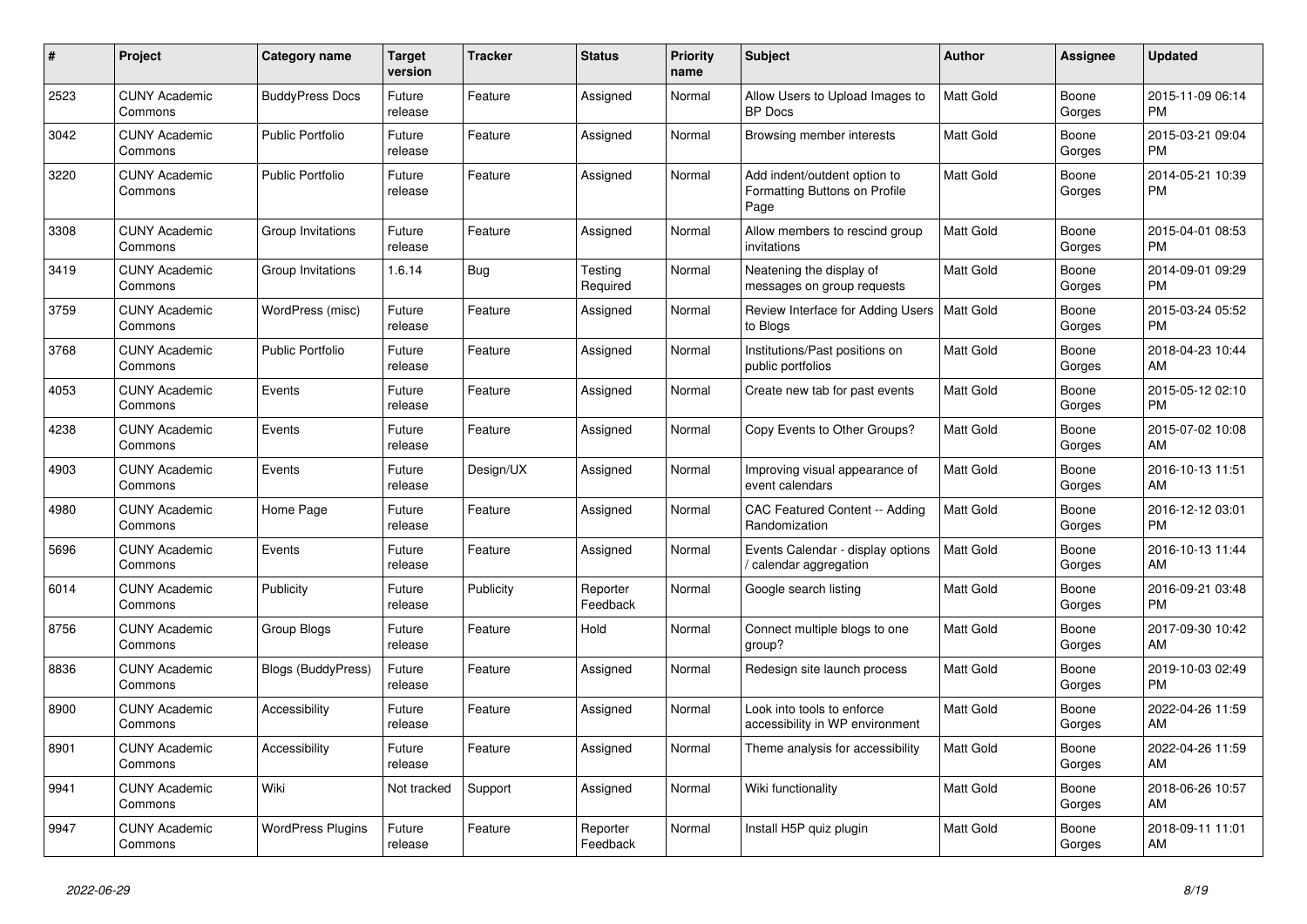| #     | Project                         | <b>Category name</b>       | <b>Target</b><br>version | <b>Tracker</b> | <b>Status</b>        | <b>Priority</b><br>name | Subject                                                                                         | <b>Author</b>           | Assignee        | <b>Updated</b>                |
|-------|---------------------------------|----------------------------|--------------------------|----------------|----------------------|-------------------------|-------------------------------------------------------------------------------------------------|-------------------------|-----------------|-------------------------------|
| 9979  | <b>CUNY Academic</b><br>Commons | <b>Email Notifications</b> | Not tracked              | Bug            | Reporter<br>Feedback | Normal                  | Reports of slow email activation<br>emails                                                      | Matt Gold               | Boone<br>Gorges | 2018-08-29 09:40<br><b>PM</b> |
| 10040 | <b>CUNY Academic</b><br>Commons | WordPress (misc)           | Not tracked              | <b>Bug</b>     | Reporter<br>Feedback | Normal                  | User doesn't see full list of themes   Matt Gold                                                |                         | Boone<br>Gorges | 2018-07-25 10:12<br>AM        |
| 13949 | <b>CUNY Academic</b><br>Commons |                            | Not tracked              | Bug            | New                  | Normal                  | Continued debugging of runaway<br>MySQL connections                                             | Matt Gold               | Boone<br>Gorges | 2021-09-14 10:42<br>AM        |
| 15604 | <b>CUNY Academic</b><br>Commons | <b>Email Notifications</b> | Future<br>release        | Feature        | Assigned             | Normal                  | <b>Restructure Commons Group</b><br><b>Digest Email Messages</b>                                | <b>Matt Gold</b>        | Boone<br>Gorges | 2022-05-26 10:45<br>AM        |
| 16307 | <b>CUNY Academic</b><br>Commons |                            |                          | Bug            | New                  | Normal                  | Add brief messaging to<br>accept/decline group membership<br>requests                           | Matt Gold               | Boone<br>Gorges | 2022-06-27 06:13<br><b>PM</b> |
| 1562  | <b>CUNY Academic</b><br>Commons | <b>WordPress Plugins</b>   | Future<br>release        | Feature        | Assigned             | Low                     | Play with NYT Collaborative<br><b>Authoring Tool</b>                                            | Matt Gold               | Boone<br>Gorges | 2015-01-05 08:47<br><b>PM</b> |
| 2013  | <b>CUNY Academic</b><br>Commons | <b>Public Portfolio</b>    | Future<br>release        | Feature        | Assigned             | Low                     | Have Profile Privacy Options<br>show up only for filled-in fields                               | <b>Matt Gold</b>        | Boone<br>Gorges | 2015-11-09 06:09<br><b>PM</b> |
| 2223  | <b>CUNY Academic</b><br>Commons | <b>WordPress Plugins</b>   | Future<br>release        | Feature        | Assigned             | Low                     | Add Participad to the CUNY<br>Academic Commons                                                  | <b>Matt Gold</b>        | Boone<br>Gorges | 2014-09-17 10:03<br><b>PM</b> |
| 3080  | <b>CUNY Academic</b><br>Commons | <b>Group Files</b>         | Future<br>release        | Feature        | Assigned             | Low                     | Create a system to keep track of<br>file changes                                                | Matt Gold               | Boone<br>Gorges | 2014-02-26 10:04<br><b>PM</b> |
| 2618  | <b>NYCDH Community</b><br>Site  |                            |                          | Bug            | Assigned             | Low                     | Mark blogs as spam when created   Matt Gold<br>by users marked as spam                          |                         | Boone<br>Gorges | 2013-06-09 11:38<br><b>PM</b> |
| 2753  | <b>CUNY Academic</b><br>Commons | <b>Public Portfolio</b>    | Future<br>release        | Feature        | <b>New</b>           | Normal                  | Create actual actual tagification in<br>academic interests and other<br>fields                  | Micki Kaufman           | Boone<br>Gorges | 2015-01-05 08:52<br><b>PM</b> |
| 3475  | <b>CUNY Academic</b><br>Commons | Events                     | Future<br>release        | Feature        | Assigned             | Normal                  | Request to add plugin to<br>streamline room<br>booking/appointment booking                      | Naomi Barrettara        | Boone<br>Gorges | 2014-12-01 05:14<br><b>PM</b> |
| 11449 | <b>CUNY Academic</b><br>Commons | WordPress - Media          | Not tracked              | Support        | Reporter<br>Feedback | Normal                  | Cloning Media Library for JITP<br>from Staging to Production Site                               | <b>Patrick DeDauw</b>   | Boone<br>Gorges | 2019-05-13 12:00<br><b>PM</b> |
| 14483 | <b>CUNY Academic</b><br>Commons | WordPress - Media          | Not tracked              | <b>Bug</b>     | Reporter<br>Feedback | Normal                  | Wordpress PDF Embed Stopped<br>Working after JITP Media Clone                                   | <b>Patrick DeDauw</b>   | Boone<br>Gorges | 2021-05-20 01:51<br><b>PM</b> |
| 8675  | <b>CUNY Academic</b><br>Commons | <b>User Onboarding</b>     | Future<br>release        | Bug            | Reporter<br>Feedback | Low                     | Add new User search screen calls<br>for the input of email address but<br>doesn't work with one | Paul Hebert             | Boone<br>Gorges | 2017-10-11 11:17<br>AM        |
| 5182  | <b>CUNY Academic</b><br>Commons | Social Paper               | Future<br>release        | Design/UX      | New                  | Normal                  | "Publishing" a private paper on<br>social paper?                                                | Raffi<br>Khatchadourian | Boone<br>Gorges | 2016-10-13 04:12<br><b>PM</b> |
| 15242 | <b>CUNY Academic</b><br>Commons | Performance                | Not tracked              | <b>Bug</b>     | Reporter<br>Feedback | Normal                  | Slugist site                                                                                    | Raffi<br>Khatchadourian | Boone<br>Gorges | 2022-02-07 11:14<br>AM        |
| 14908 | <b>CUNY Academic</b><br>Commons | Performance                |                          | <b>Bug</b>     | New                  | Normal                  | Stale object cache on cdev                                                                      | Raymond Hoh             | Boone<br>Gorges | 2021-12-07 09:45<br>AM        |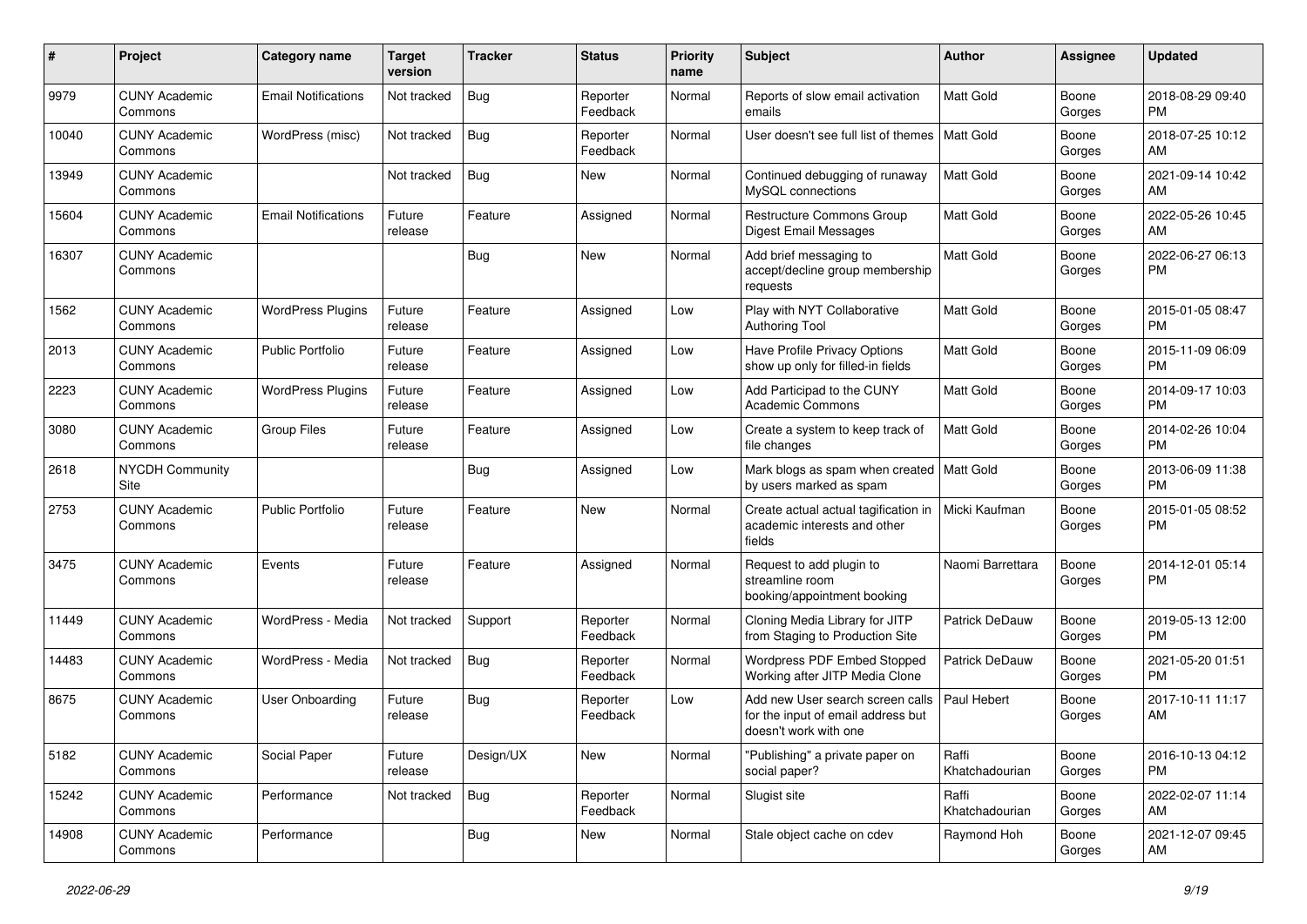| $\pmb{\#}$ | <b>Project</b>                  | Category name            | <b>Target</b><br>version | <b>Tracker</b> | <b>Status</b>        | <b>Priority</b><br>name | <b>Subject</b>                                                                      | <b>Author</b>     | <b>Assignee</b> | <b>Updated</b>                |
|------------|---------------------------------|--------------------------|--------------------------|----------------|----------------------|-------------------------|-------------------------------------------------------------------------------------|-------------------|-----------------|-------------------------------|
| 58         | <b>CUNY Academic</b><br>Commons | BuddyPress (misc)        | Future<br>release        | Feature        | Assigned             | Low                     | Make member search sortable by<br>last name                                         | Roberta Brody     | Boone<br>Gorges | 2010-08-26 02:38<br><b>PM</b> |
| 4592       | <b>CUNY Academic</b><br>Commons | Events                   | Future<br>release        | Design/UX      | <b>New</b>           | Normal                  | Event Creation - Venue Dropdown<br>Slow                                             | Samantha Raddatz  | Boone<br>Gorges | 2015-09-14 04:56<br><b>PM</b> |
| 585        | <b>CUNY Academic</b><br>Commons | Group Forums             | Future<br>release        | Feature        | Assigned             | Normal                  | Merge Forum Topics                                                                  | Sarah Morgano     | Boone<br>Gorges | 2011-07-06 04:11<br><b>PM</b> |
| 1888       | <b>CUNY Academic</b><br>Commons | Home Page                | Future<br>release        | Feature        | Assigned             | Normal                  | Refactor BP MPO Activity Filter to<br>support proper pagination                     | Sarah Morgano     | Boone<br>Gorges | 2014-05-01 07:11<br><b>PM</b> |
| 9515       | <b>CUNY Academic</b><br>Commons | <b>WordPress Plugins</b> | Not tracked              | Bug            | Reporter<br>Feedback | Normal                  | Text to Speech plugin - "More<br>Slowly" checkbox not working                       | scott voth        | Boone<br>Gorges | 2018-06-13 02:26<br><b>PM</b> |
| 10226      | <b>CUNY Academic</b><br>Commons | Courses                  | Future<br>release        | Feature        | <b>New</b>           | Normal                  | Add "My Courses" to drop down<br>list                                               | scott voth        | Boone<br>Gorges | 2021-11-19 12:42<br><b>PM</b> |
| 11386      | <b>CUNY Academic</b><br>Commons | WordPress - Media        | Not tracked              | Support        | Reporter<br>Feedback | Normal                  | disappearing images                                                                 | scott voth        | Boone<br>Gorges | 2019-05-14 10:32<br>AM        |
| 11496      | <b>CUNY Academic</b><br>Commons | Public Portfolio         | 1.15.2                   | Support        | New                  | Normal                  | Replace Twitter Icon on Member<br>Portfolio page                                    | scott voth        | Boone<br>Gorges | 2019-06-06 01:03<br><b>PM</b> |
| 11531      | <b>CUNY Academic</b><br>Commons | Events                   | Future<br>release        | Feature        | <b>New</b>           | Normal                  | Main Events calendar should<br>include non-public events that<br>user has access to | scott voth        | Boone<br>Gorges | 2019-06-11 10:00<br>AM        |
| 14113      | <b>CUNY Academic</b><br>Commons | WordPress (misc)         | Future<br>release        | <b>Bug</b>     | Hold                 | Normal                  | Block Editor Not Working on this<br>page - Json error                               | scott voth        | Boone<br>Gorges | 2021-03-05 11:01<br>AM        |
| 15767      | <b>CUNY Academic</b><br>Commons | WordPress (misc)         |                          | Support        | <b>New</b>           | Normal                  | Site loading slowly                                                                 | scott voth        | Boone<br>Gorges | 2022-04-04 08:56<br><b>PM</b> |
| 519        | <b>CUNY Academic</b><br>Commons | <b>BuddyPress Docs</b>   | Future<br>release        | Feature        | Assigned             | Low                     | TOC for individual docs - for new<br>BP "wiki-like" plugin                          | scott voth        | Boone<br>Gorges | 2015-11-09 05:54<br><b>PM</b> |
| 10368      | <b>CUNY Academic</b><br>Commons |                          | Future<br>release        | Feature        | Assigned             | Normal                  | Use ORCID data to populate<br>academic profile page                                 | Stephen Francoeur | Boone<br>Gorges | 2018-09-25 01:53<br><b>PM</b> |
| 2832       | <b>CUNY Academic</b><br>Commons | <b>Public Portfolio</b>  | Future<br>release        | Feature        | Assigned             | Normal                  | Improve interface for (not)<br>auto-linking profile fields                          | Boone Gorges      | Chris Stein     | 2015-01-05 08:52<br><b>PM</b> |
| 3330       | <b>CUNY Academic</b><br>Commons | My Commons               | Future<br>release        | Feature        | Assigned             | Normal                  | 'Commons Information" tool                                                          | Boone Gorges      | Chris Stein     | 2014-09-22 08:46<br><b>PM</b> |
| 860        | <b>CUNY Academic</b><br>Commons | Design                   | Future<br>release        | Design/UX      | Assigned             | Normal                  | <b>Standardize Button Treatment</b><br>Across the Commons                           | Chris Stein       | Chris Stein     | 2014-05-01 09:45<br>AM        |
| 2881       | <b>CUNY Academic</b><br>Commons | <b>Public Portfolio</b>  | Future<br>release        | Feature        | Assigned             | Normal                  | Redesign the UX for Profiles                                                        | Chris Stein       | Chris Stein     | 2016-10-13 12:45<br><b>PM</b> |
| 3059       | <b>CUNY Academic</b><br>Commons | Group Forums             | Future<br>release        | Design/UX      | <b>New</b>           | Normal                  | Forum Post Permissable Content<br><b>Explanatory Text</b>                           | Chris Stein       | Chris Stein     | 2015-04-02 11:27<br>AM        |
| 365        | <b>CUNY Academic</b><br>Commons | WordPress (misc)         | Future<br>release        | Feature        | Assigned             | Normal                  | <b>Create Mouseover Tooltips</b><br>throughout Site                                 | <b>Matt Gold</b>  | Chris Stein     | 2015-11-09 06:18<br><b>PM</b> |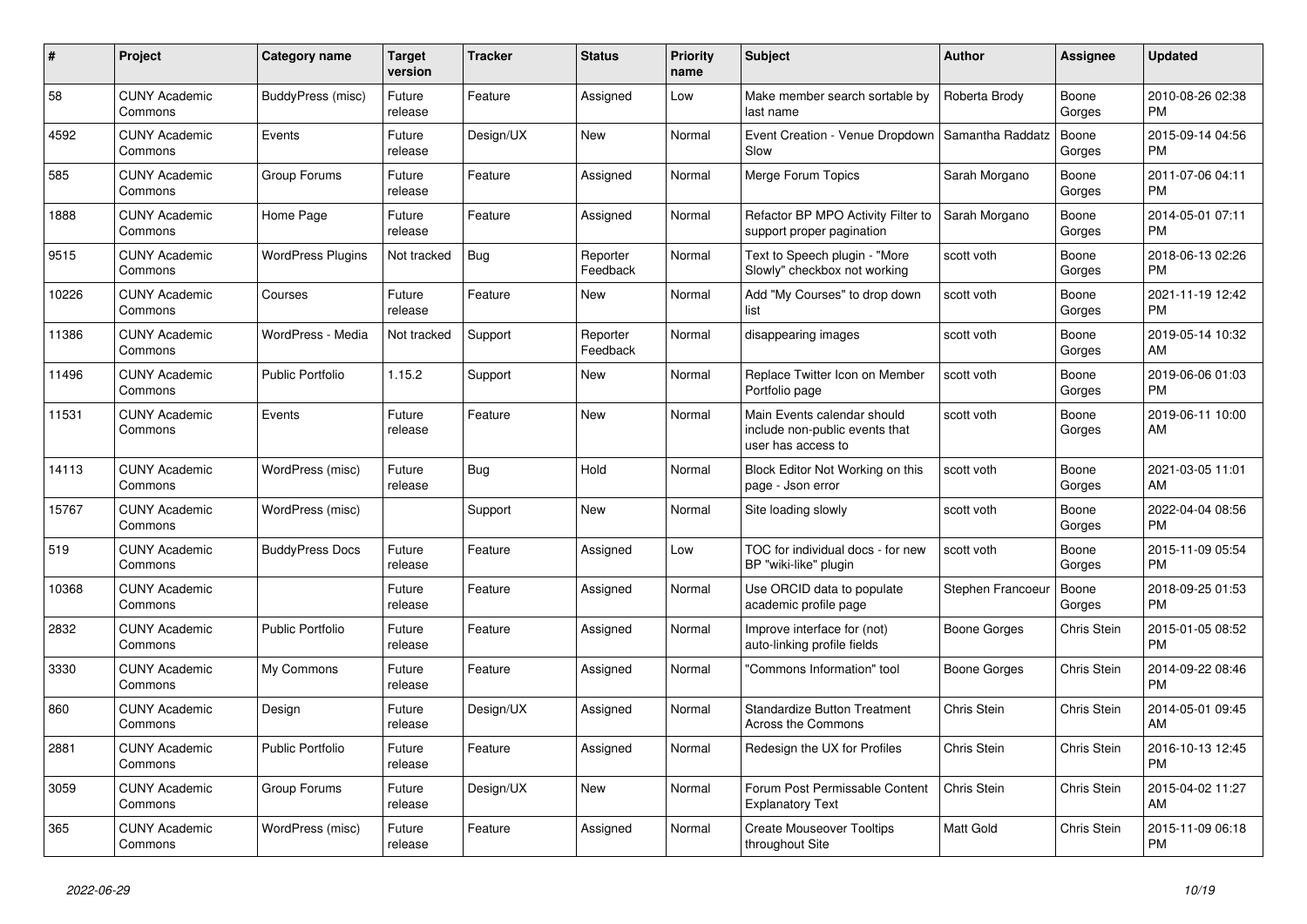| #     | Project                                                          | Category name                  | <b>Target</b><br>version | <b>Tracker</b> | <b>Status</b>        | <b>Priority</b><br>name | Subject                                                                       | Author                  | <b>Assignee</b>     | <b>Updated</b>                |
|-------|------------------------------------------------------------------|--------------------------------|--------------------------|----------------|----------------------|-------------------------|-------------------------------------------------------------------------------|-------------------------|---------------------|-------------------------------|
| 1544  | <b>CUNY Academic</b><br>Commons                                  | Groups (misc)                  | Future<br>release        | Feature        | Reporter<br>Feedback | Normal                  | Group Filtering and Sorting                                                   | <b>Matt Gold</b>        | Chris Stein         | 2019-03-01 02:25<br><b>PM</b> |
| 3770  | <b>CUNY Academic</b><br>Commons                                  | <b>Public Portfolio</b>        | Future<br>release        | Feature        | Assigned             | Normal                  | Improve Layout/Formatting of<br>Positions Area on Public<br><b>Portfolios</b> | Matt Gold               | Chris Stein         | 2015-04-01 09:17<br><b>PM</b> |
| 9028  | <b>CUNY Academic</b><br>Commons                                  | Onboarding                     | Future<br>release        | Feature        | Assigned             | Normal                  | suggest groups to new members<br>during the registration process              | Matt Gold               | Chris Stein         | 2018-10-24 12:34<br><b>PM</b> |
| 3354  | <b>CUNY Academic</b><br>Commons                                  | <b>Group Files</b>             | Future<br>release        | Feature        | Assigned             | Low                     | Allow Group Download of Multiple<br><b>Selected Files</b>                     | Matt Gold               | Chris Stein         | 2014-08-01 08:50<br>AM        |
| 2754  | <b>CUNY Academic</b><br>Commons                                  | Design                         | Future<br>release        | Feature        | Assigned             | Normal                  | Determine strategy for CAC logo<br>handling in top header                     | Micki Kaufman           | Chris Stein         | 2015-01-05 08:53<br><b>PM</b> |
| 5827  | <b>CUNY Academic</b><br>Commons                                  | <b>Public Portfolio</b>        | Future<br>release        | <b>Bug</b>     | Assigned             | Normal                  | Academic Interests square<br>bracket links not working                        | scott voth              | Chris Stein         | 2016-08-11 11:59<br><b>PM</b> |
| 10354 | <b>CUNY Academic</b><br>Commons                                  | <b>Public Portfolio</b>        | Future<br>release        | Feature        | New                  | Normal                  | Opt out of Having a Profile Page                                              | scott voth              | Chris Stein         | 2020-05-12 10:43<br>AM        |
| 8078  | <b>CUNY Academic</b><br>Commons                                  | <b>WordPress Plugins</b>       | Future<br>release        | System Upgrade | Assigned             | Normal                  | <b>CommentPress Updates</b>                                                   | Margaret Galvan         | Christian<br>Wach   | 2017-05-08 03:49<br><b>PM</b> |
| 13199 | <b>CUNY Academic</b><br>Commons                                  | Group Forums                   | Future<br>release        | Feature        | New                  | Normal                  | <b>Favoring Groups over bbPress</b><br>plugin                                 | Colin McDonald          | Colin<br>McDonald   | 2021-11-19 12:28<br>PM        |
| 5268  | <b>CUNY Academic</b><br>Commons                                  | Group Forums                   | Future<br>release        | <b>Bug</b>     | Assigned             | Normal                  | Long-time to post to multiple<br>groups                                       | Luke Waltzer            | Daniel Jones        | 2016-09-07 06:31<br><b>PM</b> |
| 4438  | <b>CUNY Academic</b><br>Commons                                  | Events                         | Future<br>release        | <b>Bug</b>     | Assigned             | Normal                  | Events Calendar - Export<br><b>Recurring Events</b>                           | scott voth              | Daniel Jones        | 2016-05-23 04:25<br><b>PM</b> |
| 1983  | <b>CUNY Academic</b><br>Commons                                  | Home Page                      | Future<br>release        | Feature        | Assigned             | Low                     | Media Library integration with<br>Featured Content plugin                     | Boone Gorges            | Dominic<br>Giglio   | 2014-03-17 10:34<br>AM        |
| 412   | <b>CUNY Academic</b><br>Commons                                  | <b>WordPress Themes</b>        | Future<br>release        | Feature        | Assigned             | Normal                  | <b>Featured Themes</b>                                                        | <b>Matt Gold</b>        | Dominic<br>Giglio   | 2015-01-05 08:44<br><b>PM</b> |
| 940   | <b>CUNY Academic</b><br>Commons                                  | Redmine                        | Future<br>release        | Feature        | Assigned             | Low                     | Communication with users after<br>releases                                    | <b>Matt Gold</b>        | Dominic<br>Giglio   | 2012-09-09 04:36<br><b>PM</b> |
| 2167  | <b>CUNY Academic</b><br>Commons                                  | WordPress (misc)               | Future<br>release        | <b>Bug</b>     | Assigned             | Normal                  | <b>CAC-Livestream Plugin Issues</b>                                           | <b>Michael Smith</b>    | Dominic<br>Giglio   | 2015-01-02 03:06<br><b>PM</b> |
| 12062 | AD/O365 Transition<br>from NonMatric to<br>Matriculated Students |                                |                          | Feature        | In Progress          | Normal                  | create solution and console<br>project                                        | <b>Emilio Rodriguez</b> | Emilio<br>Rodriguez | 2019-11-12 03:56<br><b>PM</b> |
| 9835  | <b>CUNY Academic</b><br>Commons                                  | Group Forums                   | Future<br>release        | <b>Bug</b>     | Assigned             | Normal                  | add a "like" function?                                                        | Marilyn Weber           | <b>Erik Trainer</b> | 2018-06-05 01:49<br><b>PM</b> |
| 13331 | <b>CUNY Academic</b><br>Commons                                  | Site cloning                   | Future<br>release        | <b>Bug</b>     | New                  | Normal                  | Combine Site Template and<br>Clone operations                                 | <b>Boone Gorges</b>     | Jeremy Felt         | 2021-11-19 12:39<br>PM        |
| 13891 | <b>CUNY Academic</b><br>Commons                                  | Internal Tools and<br>Workflow | 2.1.0                    | Feature        | New                  | Normal                  | Migrate automated linting to<br>GitHub Actions                                | <b>Boone Gorges</b>     | Jeremy Felt         | 2022-06-28 12:21<br>PM        |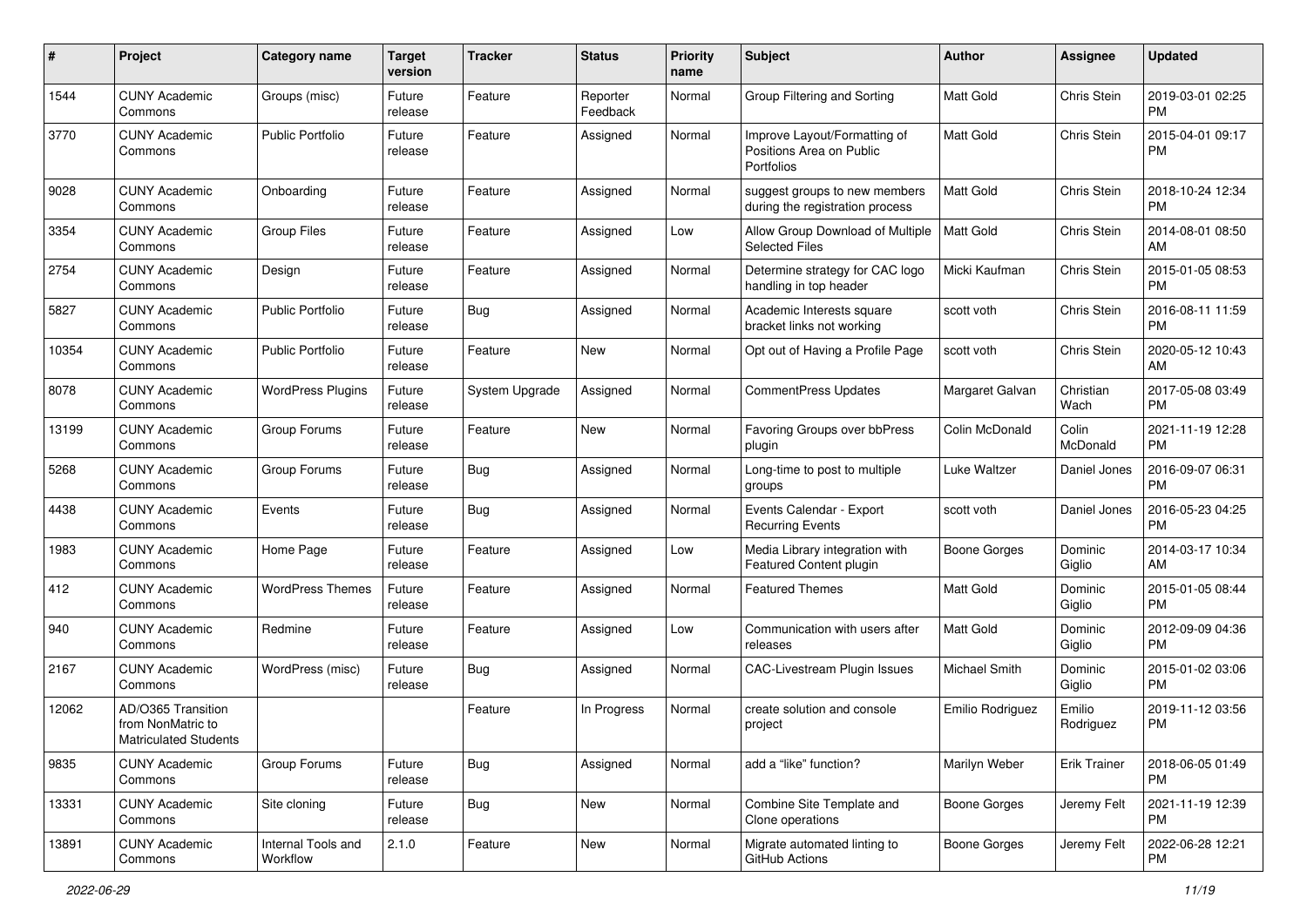| #     | Project                         | <b>Category name</b>           | <b>Target</b><br>version | <b>Tracker</b> | <b>Status</b>        | <b>Priority</b><br>name | Subject                                                                               | Author                  | <b>Assignee</b>    | <b>Updated</b>                |
|-------|---------------------------------|--------------------------------|--------------------------|----------------|----------------------|-------------------------|---------------------------------------------------------------------------------------|-------------------------|--------------------|-------------------------------|
| 15194 | <b>CUNY Academic</b><br>Commons | Internal Tools and<br>Workflow | 2.1.0                    | Feature        | New                  | Normal                  | PHPCS sniff for un-restored<br>switch to blog() calls                                 | <b>Boone Gorges</b>     | Jeremy Felt        | 2022-05-26 10:45<br>AM        |
| 11517 | <b>CUNY Academic</b><br>Commons |                                | Not tracked              | Feature        | Assigned             | Normal                  | wp-accessibility plugin should not<br>strip 'target="_blank" by default               | <b>Boone Gorges</b>     | Laurie Hurson      | 2019-09-24 09:57<br>AM        |
| 11879 | <b>CUNY Academic</b><br>Commons |                                | Not tracked              | <b>Bug</b>     | <b>New</b>           | Normal                  | Hypothesis comments appearing<br>on multiple, different pdfs across<br>blogs          | Laurie Hurson           | Laurie Hurson      | 2019-09-19 02:39<br><b>PM</b> |
| 12446 | <b>CUNY Academic</b><br>Commons | Groups (misc)                  | Future<br>release        | Feature        | Reporter<br>Feedback | Normal                  | Toggle default site to group forum<br>posting                                         | Laurie Hurson           | Laurie Hurson      | 2020-03-10 11:57<br>AM        |
| 14475 | <b>CUNY Academic</b><br>Commons |                                | Not tracked              | Publicity      | <b>New</b>           | Normal                  | OER Showcase Page                                                                     | Laurie Hurson           | Laurie Hurson      | 2021-09-14 10:46<br>AM        |
| 8666  | <b>CUNY Academic</b><br>Commons | Teaching                       | Not tracked              | Documentation  | Assigned             | Normal                  | Create Teaching on the<br>Commons Resource Page                                       | <b>Matt Gold</b>        | Laurie Hurson      | 2019-09-23 03:16<br><b>PM</b> |
| 2666  | <b>CUNY Academic</b><br>Commons | About page                     | Not tracked              | Documentation  | Assigned             | Normal                  | <b>Update About Text</b>                                                              | Chris Stein             | Luke Waltzer       | 2016-03-04 11:19<br>AM        |
| 6078  | <b>CUNY Academic</b><br>Commons | <b>Blogs (BuddyPress)</b>      | Future<br>release        | Feature        | <b>New</b>           | Normal                  | <b>Explore Adding Network Blog</b><br>Metadata Plugin                                 | Luke Waltzer            | Luke Waltzer       | 2016-10-11 10:29<br><b>PM</b> |
| 5955  | <b>CUNY Academic</b><br>Commons | Outreach                       | Future<br>release        | Feature        | Assigned             | Normal                  | Create auto-newsletter for<br>commons members                                         | <b>Matt Gold</b>        | Luke Waltzer       | 2016-08-30 10:34<br>AM        |
| 7828  | <b>CUNY Academic</b><br>Commons |                                | Not tracked              | Feature        | Assigned             | Normal                  | Theme Assessment 2017                                                                 | Margaret Galvan         | Margaret<br>Galvan | 2017-05-02 10:41<br><b>PM</b> |
| 8211  | <b>CUNY Academic</b><br>Commons | <b>WordPress Themes</b>        | Future<br>release        | Feature        | <b>New</b>           | Normal                  | Theme Suggestions: Material<br>Design-Inspired Themes                                 | Margaret Galvan         | Margaret<br>Galvan | 2017-08-07 02:48<br><b>PM</b> |
| 6298  | <b>CUNY Academic</b><br>Commons | User Experience                | Not tracked              | Design/UX      | Assigned             | Normal                  | Examine data from survey                                                              | <b>Matt Gold</b>        | Margaret<br>Galvan | 2016-10-14 12:16<br><b>PM</b> |
| 12392 | <b>CUNY Academic</b><br>Commons | Help/Codex                     | Not tracked              | Documentation  | <b>New</b>           | Normal                  | <b>Updates to Common Commons</b><br>Questions on Help Page                            | scott voth              | Margaret<br>Galvan | 2020-02-11 10:53<br>AM        |
| 12382 | <b>CUNY Academic</b><br>Commons | Membership                     | Not tracked              | Support        | <b>New</b>           | Normal                  | Email request change                                                                  | Marilyn Weber           | Marilyn<br>Weber   | 2020-02-06 12:56<br><b>PM</b> |
| 8837  | <b>CUNY Academic</b><br>Commons |                                | Not tracked              | Feature        | Assigned             | Normal                  | Create a form to request info from<br>people requesting premium<br>themes and plugins | Matt Gold               | Marilyn<br>Weber   | 2017-11-14 03:35<br><b>PM</b> |
| 3509  | <b>CUNY Academic</b><br>Commons | Publicity                      | 1.7                      | Publicity      | New                  | Normal                  | Create 1.7 digital signage imagery   Micki Kaufman                                    |                         | Marilyn<br>Weber   | 2014-10-01 12:40<br>PM        |
| 9420  | <b>CUNY Academic</b><br>Commons | cuny.is                        | Not tracked              | Feature        | New                  | Normal                  | Request for http://cuny.is/streams                                                    | Raffi<br>Khatchadourian | Marilyn<br>Weber   | 2018-04-02 10:08<br>AM        |
| 11545 | <b>CUNY Academic</b><br>Commons | <b>WordPress Plugins</b>       | Not tracked              | Support        | New                  | Normal                  | Twitter searches in WordPress                                                         | Gina Cherry             | Matt Gold          | 2019-09-23 01:03<br><b>PM</b> |
| 12484 | <b>CUNY Academic</b><br>Commons |                                | Not tracked              | Support        | Reporter<br>Feedback | Normal                  | Sign up Code for COIL Course<br>starting in March                                     | Laurie Hurson           | Matt Gold          | 2020-03-02 02:26<br>PM        |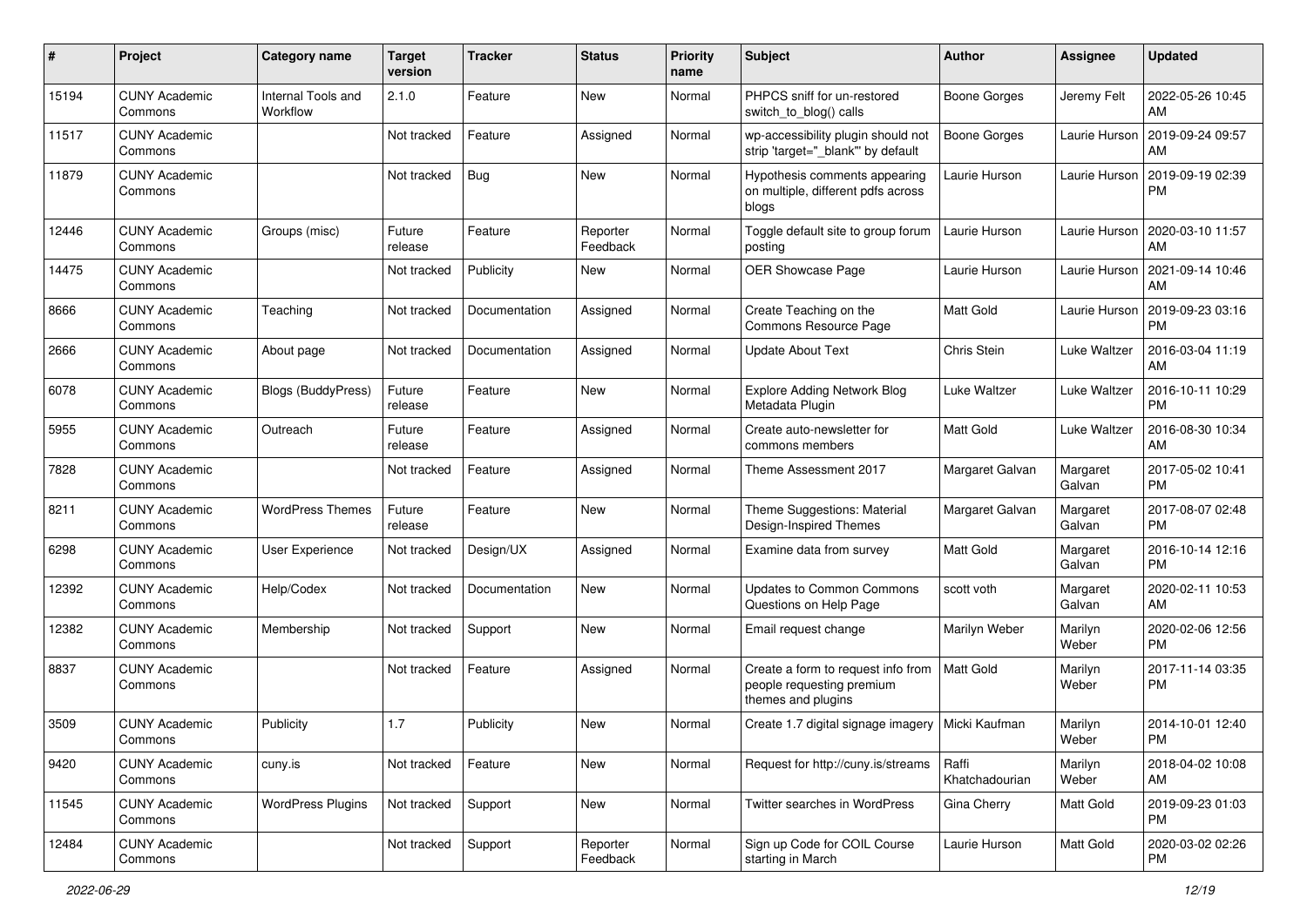| $\pmb{\#}$ | Project                         | Category name            | <b>Target</b><br>version | <b>Tracker</b> | <b>Status</b>        | <b>Priority</b><br>name | <b>Subject</b>                                                                       | <b>Author</b>           | <b>Assignee</b>    | <b>Updated</b>                |
|------------|---------------------------------|--------------------------|--------------------------|----------------|----------------------|-------------------------|--------------------------------------------------------------------------------------|-------------------------|--------------------|-------------------------------|
| 2175       | <b>CUNY Academic</b><br>Commons | WordPress (misc)         | Not tracked              | Support        | Assigned             | Normal                  | Subscibe 2 vs. Jetpack<br>subscription options                                       | local admin             | <b>Matt Gold</b>   | 2016-01-26 04:58<br><b>PM</b> |
| 8607       | <b>CUNY Academic</b><br>Commons |                          | Not tracked              | Support        | <b>New</b>           | Normal                  | Paypal?                                                                              | Marilyn Weber           | Matt Gold          | 2018-05-15 01:37<br><b>PM</b> |
| 2573       | <b>NYCDH Community</b><br>Site  |                          |                          | Feature        | Reporter<br>Feedback | Normal                  | Add dh nyc twitter list feed to site                                                 | <b>Mark Newton</b>      | Matt Gold          | 2013-05-16 11:42<br><b>PM</b> |
| 370        | <b>CUNY Academic</b><br>Commons | Registration             | Future<br>release        | Feature        | Assigned             | High                    | <b>Guest Accounts</b>                                                                | <b>Matt Gold</b>        | Matt Gold          | 2015-04-09 09:33<br><b>PM</b> |
| 3657       | <b>CUNY Academic</b><br>Commons | WordPress (misc)         | Not tracked              | Feature        | <b>New</b>           | Normal                  | Create alert for GC email<br>addresses                                               | <b>Matt Gold</b>        | Matt Gold          | 2016-04-14 11:29<br><b>PM</b> |
| 8898       | <b>CUNY Academic</b><br>Commons | Social Paper             | Not tracked              | Feature        | Assigned             | Normal                  | Usage data on docs and social<br>paper                                               | <b>Matt Gold</b>        | Matt Gold          | 2017-11-16 11:32<br>AM        |
| 9015       | <b>CUNY Academic</b><br>Commons | Groups (misc)            | Not tracked              | Outreach       | Assigned             | Normal                  | Email group admins the email<br>addresses of their groups                            | <b>Matt Gold</b>        | <b>Matt Gold</b>   | 2018-01-02 09:54<br>AM        |
| 8498       | <b>CUNY Academic</b><br>Commons | <b>WordPress Plugins</b> | Future<br>release        | Feature        | <b>New</b>           | Low                     | <b>Gravity Forms Email Users</b>                                                     | Raffi<br>Khatchadourian | <b>Matt Gold</b>   | 2017-10-13 12:58<br><b>PM</b> |
| 3691       | <b>CUNY Academic</b><br>Commons | WordPress Plugins        | Future<br>release        | <b>Bug</b>     | <b>New</b>           | Normal                  | <b>WPMU Domain Mapping</b><br>Debugging on cdev                                      | Raymond Hoh             | Matt Gold          | 2014-12-12 09:04<br>AM        |
| 4225       | <b>CUNY Academic</b><br>Commons | DiRT Integration         | Future<br>release        | Design/UX      | <b>New</b>           | Normal                  | Add information to DIRT page (in<br>Create a Group)                                  | Samantha Raddatz        | Matt Gold          | 2015-06-26 03:14<br><b>PM</b> |
| 10839      | <b>CUNY Academic</b><br>Commons | About page               | Not tracked              | Support        | <b>New</b>           | Normal                  | <b>Mission Statement Needs</b><br>Revision                                           | scott voth              | <b>Matt Gold</b>   | 2018-12-26 10:58<br>AM        |
| 11493      | <b>CUNY Academic</b><br>Commons | Domain Mapping           | Not tracked              | Support        | Reporter<br>Feedback | Normal                  | Domain Mapping Request - Talia<br>Schaffer                                           | scott voth              | <b>Matt Gold</b>   | 2019-08-06 08:39<br>AM        |
| 4972       | <b>CUNY Academic</b><br>Commons | Analytics                | Not tracked              | Bug            | <b>New</b>           | Normal                  | <b>Newsletter Analytics</b>                                                          | Stephen Real            | <b>Matt Gold</b>   | 2015-12-09 12:54<br><b>PM</b> |
| 8902       | <b>CUNY Academic</b><br>Commons | Design                   | Not tracked              | Feature        | Assigned             | Normal                  | Report back on research on<br><b>BuddyPress themes</b>                               | Matt Gold               | Michael Smith      | 2017-11-10 12:31<br><b>PM</b> |
| 3506       | <b>CUNY Academic</b><br>Commons | Publicity                | 1.7                      | Publicity      | New                  | Normal                  | Prepare 1.7 email messaging                                                          | Micki Kaufman           | Micki<br>Kaufman   | 2014-10-01 12:36<br><b>PM</b> |
| 7624       | <b>CUNY Academic</b><br>Commons | BuddyPress (misc)        | Future<br>release        | Design/UX      | <b>New</b>           | Normal                  | <b>BP</b> Notifications                                                              | Luke Waltzer            | Paige Dupont       | 2017-02-08 10:43<br><b>PM</b> |
| 6392       | <b>CUNY Academic</b><br>Commons | Group Forums             | Future<br>release        | Design/UX      | Assigned             | Low                     | Composition/Preview Panes in<br>Forum Posts                                          | Luke Waltzer            | Paige Dupont       | 2016-10-21 04:26<br><b>PM</b> |
| 11393      | <b>CUNY Academic</b><br>Commons |                          | Not tracked              | Publicity      | <b>New</b>           | Normal                  | After 1.15 release, ceate a hero<br>slide and post about adding a site<br>to a group | scott voth              | Patrick<br>Sweeney | 2019-05-14 10:32<br>AM        |
| 4388       | <b>CUNY Academic</b><br>Commons | WordPress (misc)         | Future<br>release        | Bug            | Assigned             | Normal                  | Repeated request for<br>authentication.                                              | Alice.Lynn<br>McMichael | Raymond<br>Hoh     | 2015-08-11 07:35<br><b>PM</b> |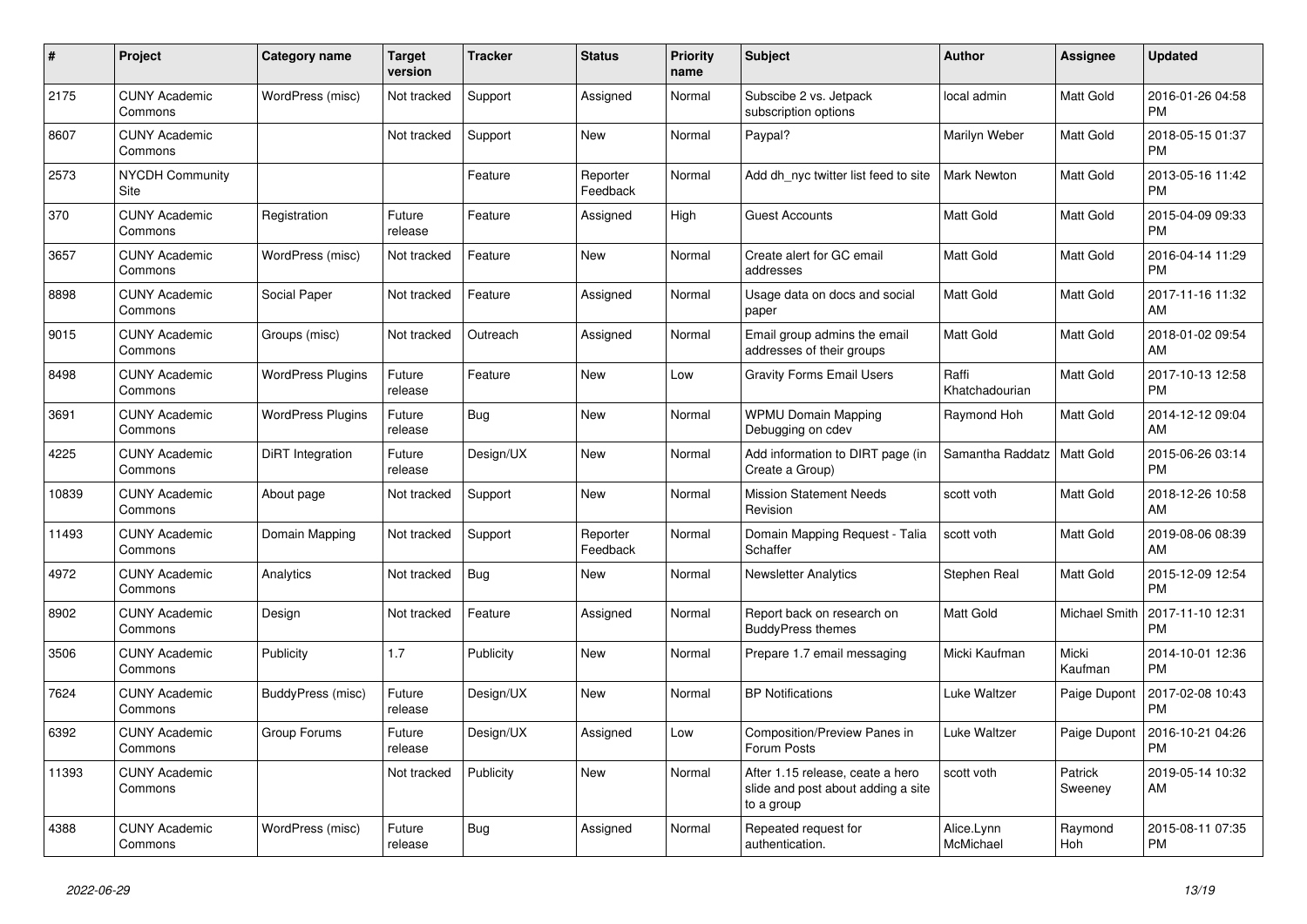| #     | Project                         | <b>Category name</b>       | <b>Target</b><br>version | <b>Tracker</b> | <b>Status</b>                       | Priority<br>name | <b>Subject</b>                                                                     | <b>Author</b>       | Assignee              | <b>Updated</b>                |
|-------|---------------------------------|----------------------------|--------------------------|----------------|-------------------------------------|------------------|------------------------------------------------------------------------------------|---------------------|-----------------------|-------------------------------|
| 3192  | <b>CUNY Academic</b><br>Commons | Group Forums               | Future<br>release        | Feature        | Assigned                            | Normal           | Customizable forum views for<br>bbPress 2.x group forums                           | Boone Gorges        | Raymond<br>Hoh        | 2015-11-09 12:47<br><b>PM</b> |
| 13358 | <b>CUNY Academic</b><br>Commons | Group Forums               | Future<br>release        | Feature        | New                                 | Normal           | Improved UI for group forum<br>threading settings                                  | Boone Gorges        | Raymond<br>Hoh        | 2021-11-19 12:27<br><b>PM</b> |
| 6749  | <b>CUNY Academic</b><br>Commons | Events                     | Future<br>release        | <b>Bug</b>     | New                                 | Low              | BPEO iCal request can trigger<br>very large number of DB queries                   | Boone Gorges        | Raymond<br><b>Hoh</b> | 2016-11-15 10:09<br><b>PM</b> |
| 9729  | <b>CUNY Academic</b><br>Commons | <b>SEO</b>                 | Not tracked              | Support        | <b>New</b>                          | Normal           | 503 Errors showing on<br>newlaborforum.cuny.edu                                    | Diane Krauthamer    | Raymond<br><b>Hoh</b> | 2018-05-22 04:48<br><b>PM</b> |
| 13457 | <b>CUNY Academic</b><br>Commons | Group Forums               | 2.0.2                    | <b>Bug</b>     | New                                 | High             | Forum post not sending<br>notifications                                            | Filipa Calado       | Raymond<br>Hoh        | 2022-06-14 11:36<br>AM        |
| 11649 | <b>CUNY Academic</b><br>Commons | <b>WordPress Plugins</b>   | 2.0.2                    | <b>Bug</b>     | In Progress                         | Normal           | CC license displayed on every<br>page                                              | Gina Cherry         | Raymond<br>Hoh        | 2022-06-14 11:36<br>AM        |
| 12004 | <b>CUNY Academic</b><br>Commons |                            | Not tracked              | Support        | Reporter<br>Feedback                | Normal           | Notifications for spam blog<br>comments                                            | Gina Cherry         | Raymond<br>Hoh        | 2019-11-01 12:05<br><b>PM</b> |
| 9060  | <b>CUNY Academic</b><br>Commons | Commons In A Box           | Not tracked              | Bug            | Hold                                | Normal           | Problems with CBox image library<br>/ upload                                       | Lisa Rhody          | Raymond<br>Hoh        | 2018-01-10 03:26<br><b>PM</b> |
| 6644  | <b>CUNY Academic</b><br>Commons |                            | Not tracked              | Bug            | Reporter<br>Feedback                | High             | White Screen at Login Pge                                                          | Luke Waltzer        | Raymond<br><b>Hoh</b> | 2016-11-21 10:34<br><b>PM</b> |
| 7928  | <b>CUNY Academic</b><br>Commons | Group Forums               | Not tracked              | <b>Bug</b>     | <b>New</b>                          | Normal           | Duplicate Forum post                                                               | <b>Luke Waltzer</b> | Raymond<br>Hoh        | 2017-04-11 09:27<br><b>PM</b> |
| 13430 | <b>CUNY Academic</b><br>Commons | Reply By Email             | Not tracked              | Bug            | New                                 | Normal           | Delay in RBE                                                                       | Luke Waltzer        | Raymond<br>Hoh        | 2020-10-13 11:16<br>AM        |
| 5282  | <b>CUNY Academic</b><br>Commons | Social Paper               | Future<br>release        | Bug            | <b>New</b>                          | Normal           | Replying via email directs to paper   Marilyn Weber<br>but not individual comment. |                     | Raymond<br><b>Hoh</b> | 2016-03-02 01:48<br><b>PM</b> |
| 11149 | <b>CUNY Academic</b><br>Commons |                            | Not tracked              | Support        | Reporter<br>Feedback                | Normal           | comments getting blocked                                                           | Marilyn Weber       | Raymond<br><b>Hoh</b> | 2019-03-26 11:40<br>AM        |
| 12741 | <b>CUNY Academic</b><br>Commons | <b>WordPress Plugins</b>   | Not tracked              | Support        | Reporter<br>Feedback                | Normal           | Tableau Public Viz Block                                                           | Marilyn Weber       | Raymond<br>Hoh        | 2020-05-12 11:00<br>AM        |
| 13286 | <b>CUNY Academic</b><br>Commons |                            | Not tracked              | Support        | New                                 | Normal           | problem connecting with<br><b>WordPress app</b>                                    | Marilyn Weber       | Raymond<br>Hoh        | 2020-09-08 11:16<br>AM        |
| 13328 | <b>CUNY Academic</b><br>Commons | Group Forums               | Not tracked              | <b>Bug</b>     | Reporter<br>Feedback                | Normal           | cross-posting in two related<br>groups                                             | Marilyn Weber       | Raymond<br>Hoh        | 2020-09-15 10:39<br><b>PM</b> |
| 16110 | <b>CUNY Academic</b><br>Commons |                            |                          | Support        | Reporter<br>Feedback                | Normal           | remove Creative Commons<br>license from pages?                                     | Marilyn Weber       | Raymond<br><b>Hoh</b> | 2022-05-17 06:11<br><b>PM</b> |
| 16291 | <b>CUNY Academic</b><br>Commons | Site cloning               | 2.0.2                    | Support        | Staged for<br>Production<br>Release | Normal           | Images coming up blank in Media<br>Library                                         | Marilyn Weber       | Raymond<br>Hoh        | 2022-06-23 08:28<br><b>PM</b> |
| 11971 | <b>CUNY Academic</b><br>Commons | <b>Email Notifications</b> | Future<br>release        | <b>Bug</b>     | Reporter<br>Feedback                | Low              | Pictures obscured in emailed post<br>notifications                                 | Marilyn Weber       | Raymond<br>Hoh        | 2019-11-21 01:14<br><b>PM</b> |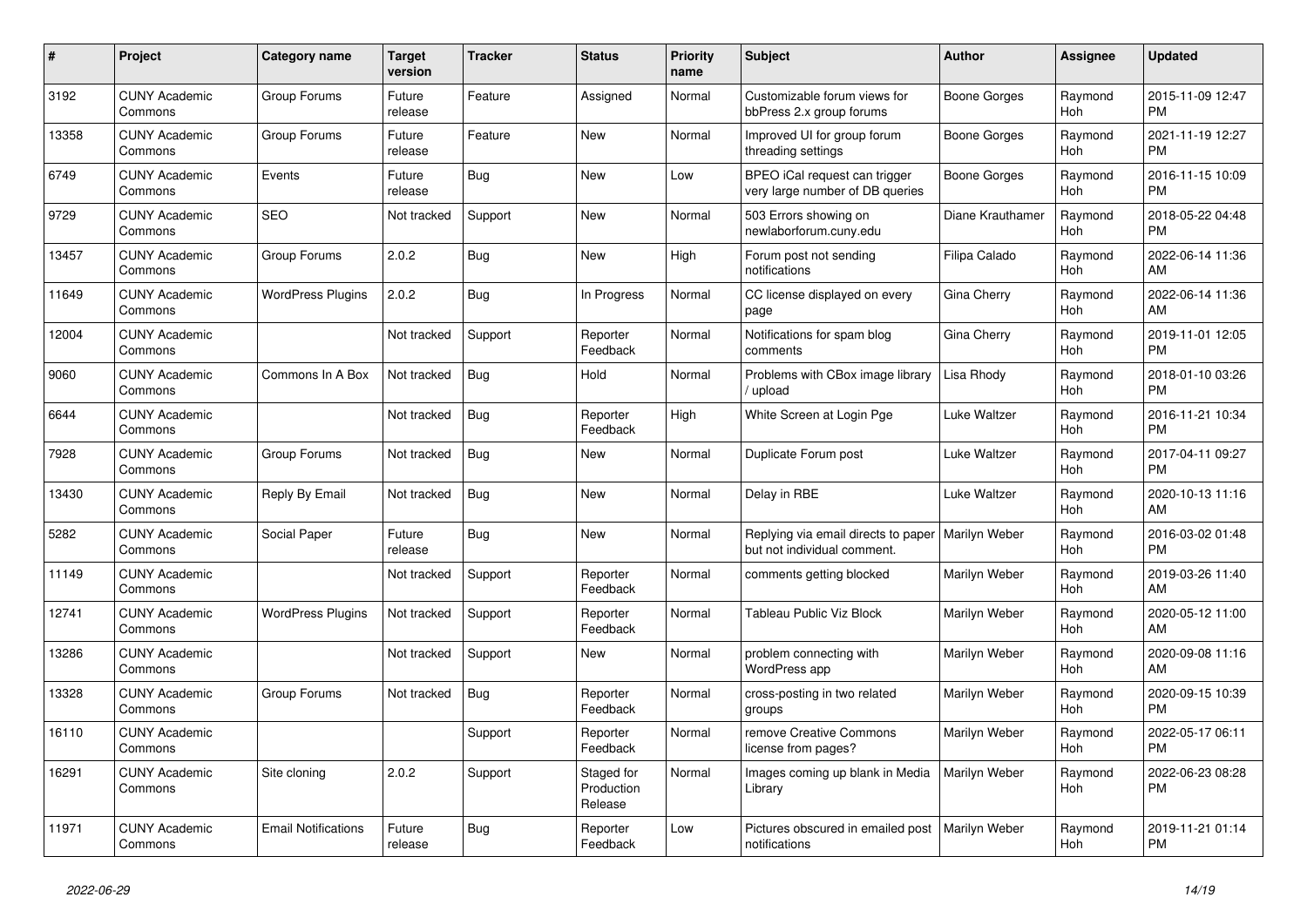| #     | Project                         | <b>Category name</b>       | <b>Target</b><br>version | <b>Tracker</b> | <b>Status</b>                       | Priority<br>name | <b>Subject</b>                                                                       | <b>Author</b>      | <b>Assignee</b>       | <b>Updated</b>                |
|-------|---------------------------------|----------------------------|--------------------------|----------------|-------------------------------------|------------------|--------------------------------------------------------------------------------------|--------------------|-----------------------|-------------------------------|
| 2571  | <b>NYCDH Community</b><br>Site  |                            |                          | Feature        | Assigned                            | Normal           | Add Google custom search box to<br>homepage                                          | <b>Mark Newton</b> | Raymond<br>Hoh        | 2013-05-18 07:49<br><b>PM</b> |
| 2574  | <b>NYCDH Community</b><br>Site  |                            |                          | Feature        | Assigned                            | Normal           | Add Way to Upload Files to<br>Groups                                                 | <b>Mark Newton</b> | Raymond<br><b>Hoh</b> | 2013-05-18 07:46<br><b>PM</b> |
| 10262 | <b>CUNY Academic</b><br>Commons |                            | Not tracked              | <b>Bug</b>     | Reporter<br>Feedback                | Normal           | Newsletter Plugin: Broken Image<br>at Bottom of All Newsletters                      | Mark Webb          | Raymond<br>Hoh        | 2018-08-30 05:17<br><b>PM</b> |
| 5691  | <b>CUNY Academic</b><br>Commons | <b>Blogs (BuddyPress)</b>  | Future<br>release        | Bug            | Assigned                            | High             | Differing numbers on Sites display                                                   | Matt Gold          | Raymond<br><b>Hoh</b> | 2016-06-13 01:37<br><b>PM</b> |
| 3369  | <b>CUNY Academic</b><br>Commons | Reply By Email             | Not tracked              | Outreach       | Hold                                | Normal           | Release reply by email to WP<br>plugin directory                                     | Matt Gold          | Raymond<br><b>Hoh</b> | 2016-03-01 12:46<br><b>PM</b> |
| 3517  | <b>CUNY Academic</b><br>Commons | My Commons                 | Future<br>release        | Feature        | Assigned                            | Normal           | Mute/Unmute My Commons<br>updates                                                    | Matt Gold          | Raymond<br><b>Hoh</b> | 2015-11-09 01:19<br><b>PM</b> |
| 3536  | <b>CUNY Academic</b><br>Commons | My Commons                 | Future<br>release        | Feature        | Assigned                            | Normal           | Infinite Scroll on My Commons<br>page                                                | Matt Gold          | Raymond<br><b>Hoh</b> | 2015-04-13 04:42<br><b>PM</b> |
| 3577  | <b>CUNY Academic</b><br>Commons | My Commons                 | Future<br>release        | Design/UX      | Assigned                            | Normal           | Replies to items in My Commons                                                       | <b>Matt Gold</b>   | Raymond<br>Hoh        | 2015-04-09 05:19<br><b>PM</b> |
| 3662  | <b>CUNY Academic</b><br>Commons | <b>SEO</b>                 | Future<br>release        | Feature        | Assigned                            | Normal           | Duplicate Content/SEO/Google<br>issues                                               | Matt Gold          | Raymond<br>Hoh        | 2015-04-13 04:37<br><b>PM</b> |
| 6671  | <b>CUNY Academic</b><br>Commons | Reply By Email             | Not tracked              | <b>Bug</b>     | Assigned                            | Normal           | "Post too often" RBE error<br>message                                                | Matt Gold          | Raymond<br>Hoh        | 2016-11-11 09:55<br>AM        |
| 6995  | <b>CUNY Academic</b><br>Commons | Home Page                  | Not tracked              | <b>Bug</b>     | Assigned                            | Normal           | member filter on homepage not<br>working                                             | <b>Matt Gold</b>   | Raymond<br><b>Hoh</b> | 2016-12-11 09:46<br><b>PM</b> |
| 7115  | <b>CUNY Academic</b><br>Commons | Groups (misc)              | Future<br>release        | Feature        | Reporter<br>Feedback                | Normal           | make licensing info clear during<br>group creation                                   | <b>Matt Gold</b>   | Raymond<br><b>Hoh</b> | 2020-12-08 11:32<br>AM        |
| 8976  | <b>CUNY Academic</b><br>Commons | Reply By Email             | Not tracked              | Feature        | Assigned                            | Normal           | Package RBE new topics<br>posting?                                                   | Matt Gold          | Raymond<br>Hoh        | 2017-12-04 02:34<br><b>PM</b> |
| 8991  | <b>CUNY Academic</b><br>Commons | Reply By Email             | Not tracked              | Bug            | Hold                                | Normal           | RBE duplicate email message<br>issue                                                 | Matt Gold          | Raymond<br><b>Hoh</b> | 2018-02-18 08:53<br><b>PM</b> |
| 10659 | <b>CUNY Academic</b><br>Commons | Group Forums               | Future<br>release        | Feature        | Assigned                            | Normal           | Post to multiple groups via email                                                    | <b>Matt Gold</b>   | Raymond<br>Hoh        | 2018-11-15 12:54<br>AM        |
| 16306 | <b>CUNY Academic</b><br>Commons | Messages                   | 2.0.2                    | <b>Bug</b>     | Staged for<br>Production<br>Release | Normal           | Confusing messaging on send<br>message page                                          | <b>Matt Gold</b>   | Raymond<br><b>Hoh</b> | 2022-06-28 06:10<br><b>PM</b> |
| 8992  | <b>NYCDH Community</b><br>Site  |                            |                          | Bug            | Assigned                            | Normal           | Multiple RBE error reports                                                           | <b>Matt Gold</b>   | Raymond<br>Hoh        | 2017-12-11 05:43<br><b>PM</b> |
| 333   | <b>CUNY Academic</b><br>Commons | <b>Email Notifications</b> | Future<br>release        | Feature        | Assigned                            | Low              | <b>Delay Forum Notification Email</b><br>Delivery Until After Editing Period<br>Ends | <b>Matt Gold</b>   | Raymond<br>Hoh        | 2015-11-09 06:01<br><b>PM</b> |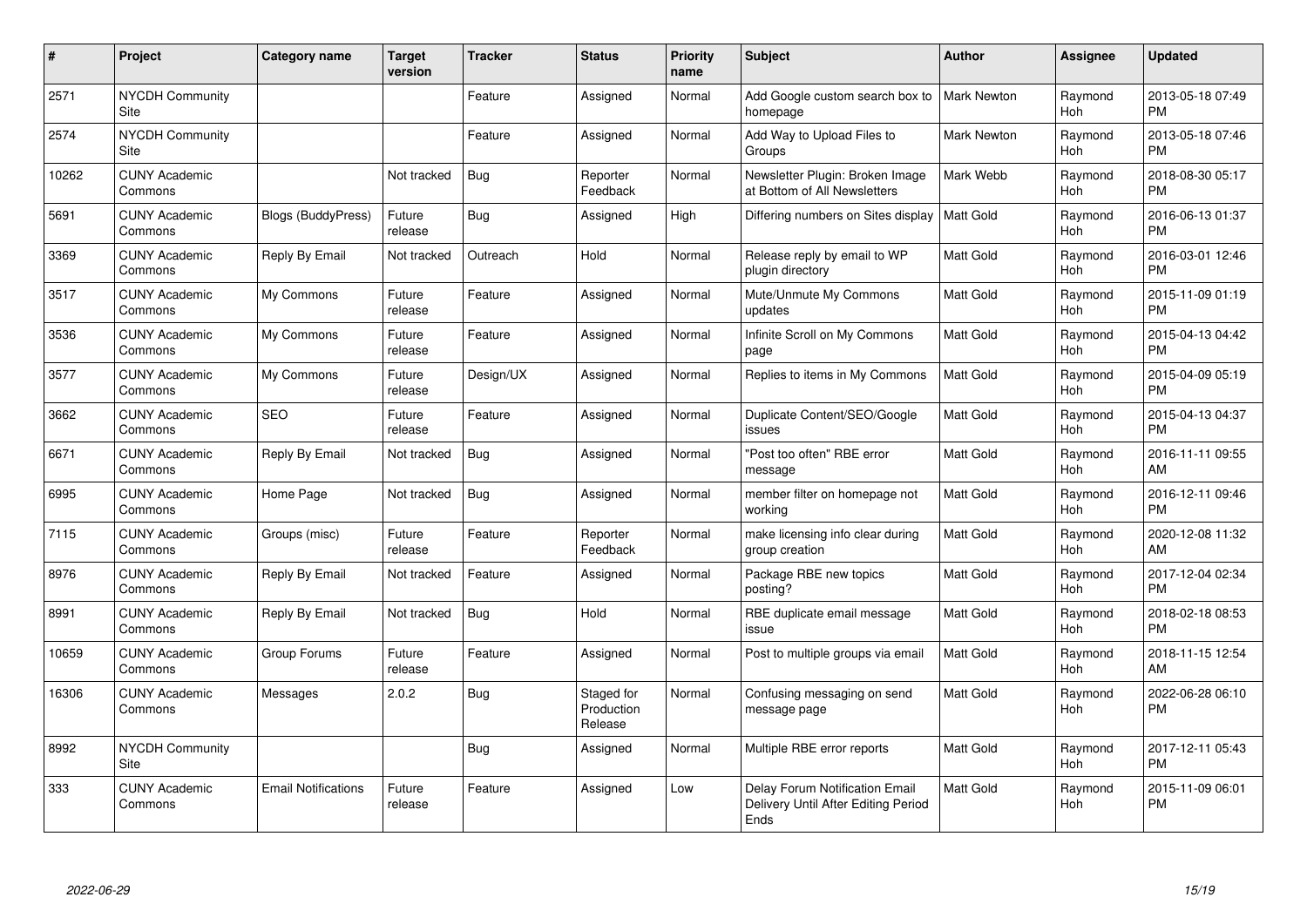| #     | Project                         | Category name            | <b>Target</b><br>version | <b>Tracker</b> | <b>Status</b>                       | <b>Priority</b><br>name | <b>Subject</b>                                                               | Author                  | Assignee              | <b>Updated</b>                |
|-------|---------------------------------|--------------------------|--------------------------|----------------|-------------------------------------|-------------------------|------------------------------------------------------------------------------|-------------------------|-----------------------|-------------------------------|
| 1192  | <b>CUNY Academic</b><br>Commons | <b>Group Files</b>       | Future<br>release        | Feature        | Assigned                            | Low                     | When posting group files, allow<br>users to add a category without<br>saving | Matt Gold               | Raymond<br>Hoh        | 2015-11-09 05:53<br>PM        |
| 5016  | <b>CUNY Academic</b><br>Commons | Events                   | Future<br>release        | Feature        | Assigned                            | Low                     | Allow comments to be posted on<br>events                                     | Matt Gold               | Raymond<br>Hoh        | 2019-03-01 02:23<br><b>PM</b> |
| 9346  | <b>CUNY Academic</b><br>Commons | WordPress (misc)         | Not tracked              | <b>Bug</b>     | New                                 | Normal                  | Clone cetls.bmcc.cuny.edu for<br>development                                 | Owen Roberts            | Raymond<br><b>Hoh</b> | 2018-03-06 05:35<br>PM        |
| 15516 | <b>CUNY Academic</b><br>Commons | <b>WordPress Plugins</b> |                          | Bug            | Reporter<br>Feedback                | Normal                  | Can't publish or save draft of post<br>on wordpress.com                      | Raffi<br>Khatchadourian | Raymond<br>Hoh        | 2022-03-02 05:52<br>PM        |
| 16312 | <b>CUNY Academic</b><br>Commons | <b>WordPress Plugins</b> | 2.0.2                    | Bug            | Staged for<br>Production<br>Release | Normal                  | Remove VaultPress plug-in                                                    | Raffi<br>Khatchadourian | Raymond<br>Hoh        | 2022-06-28 08:44<br><b>PM</b> |
| 3939  | <b>CUNY Academic</b><br>Commons | <b>WordPress Plugins</b> | Future<br>release        | Bug            | Hold                                | Normal                  | Activity stream support for<br>Co-Authors Plus plugin                        | Raymond Hoh             | Raymond<br><b>Hoh</b> | 2015-11-09 06:13<br><b>PM</b> |
| 11243 | <b>CUNY Academic</b><br>Commons | <b>BuddyPress (misc)</b> | Future<br>release        | <b>Bug</b>     | <b>New</b>                          | Normal                  | Audit bp-custom.php                                                          | Raymond Hoh             | Raymond<br><b>Hoh</b> | 2022-04-26 11:59<br>AM        |
| 14496 | <b>CUNY Academic</b><br>Commons | Domain Mapping           | Future<br>release        | Bug            | <b>New</b>                          | Normal                  | Mapped domain SSO uses<br>third-party cookies                                | Raymond Hoh             | Raymond<br>Hoh        | 2021-05-24 04:03<br>PM        |
| 16177 | <b>CUNY Academic</b><br>Commons | Reply By Email           |                          | Bug            | New                                 | Normal                  | Switch to Inbound mode for RBE                                               | Raymond Hoh             | Raymond<br>Hoh        | 2022-05-30 04:32<br>PM        |
| 16296 | <b>CUNY Academic</b><br>Commons | Home Page                | 2.0.2                    | Bug            | Staged for<br>Production<br>Release | Normal                  | "Visit Profile" link on Member<br>Directory page doesn't work<br>properly    | Raymond Hoh             | Raymond<br>Hoh        | 2022-06-24 07:54<br><b>PM</b> |
| 16313 | <b>CUNY Academic</b><br>Commons | Social Paper             | 2.0.2                    | Bug            | Staged for<br>Production<br>Release | Normal                  | "My Papers" admin nav should be<br>removed for users without any<br>papers   | Raymond Hoh             | Raymond<br>Hoh        | 2022-06-28 06:14<br><b>PM</b> |
| 14983 | <b>CUNY Academic</b><br>Commons | WordPress (misc)         | Not tracked              | Support        | Reporter<br>Feedback                | Normal                  | "Read More" tag not working                                                  | Rebecca Krisel          | Raymond<br>Hoh        | 2021-11-23 01:17<br><b>PM</b> |
| 3492  | <b>CUNY Academic</b><br>Commons | <b>WordPress Themes</b>  | Future<br>release        | Support        | Assigned                            | Normal                  | Add CBOX theme to the<br>Commons                                             | scott voth              | Raymond<br>Hoh        | 2014-10-08 05:55<br><b>PM</b> |
| 13946 | <b>CUNY Academic</b><br>Commons | <b>WordPress Plugins</b> | 2.1.0                    | Support        | Assigned                            | Normal                  | Custom Embed handler For<br>OneDrive files                                   | scott voth              | Raymond<br>Hoh        | 2022-05-26 10:46<br>AM        |
| 14994 | <b>CUNY Academic</b><br>Commons | cdev.gc.cuny.edu         | Not tracked              | Support        | In Progress                         | Normal                  | Clear Cache on CDEV                                                          | scott voth              | Raymond<br>Hoh        | 2021-12-07 03:51<br><b>PM</b> |
| 16245 | <b>CUNY Academic</b><br>Commons | WordPress (misc)         |                          | <b>Bug</b>     | Reporter<br>Feedback                | Normal                  | Save Button missing on<br>WordPress Profile page                             | scott voth              | Raymond<br>Hoh        | 2022-06-16 03:09<br><b>PM</b> |
| 4535  | <b>CUNY Academic</b><br>Commons | My Commons               | Future<br>release        | <b>Bug</b>     | New                                 | Low                     | My Commons filter issue                                                      | scott voth              | Raymond<br>Hoh        | 2015-09-01 11:17<br>AM        |
| 11624 | <b>CUNY Academic</b><br>Commons | WordPress (misc)         | Not tracked              | Support        | New                                 | Normal                  | Change pages into posts or swap<br>database for a Commons site?              | Stephen Klein           | Raymond<br>Hoh        | 2019-07-09 11:04<br>AM        |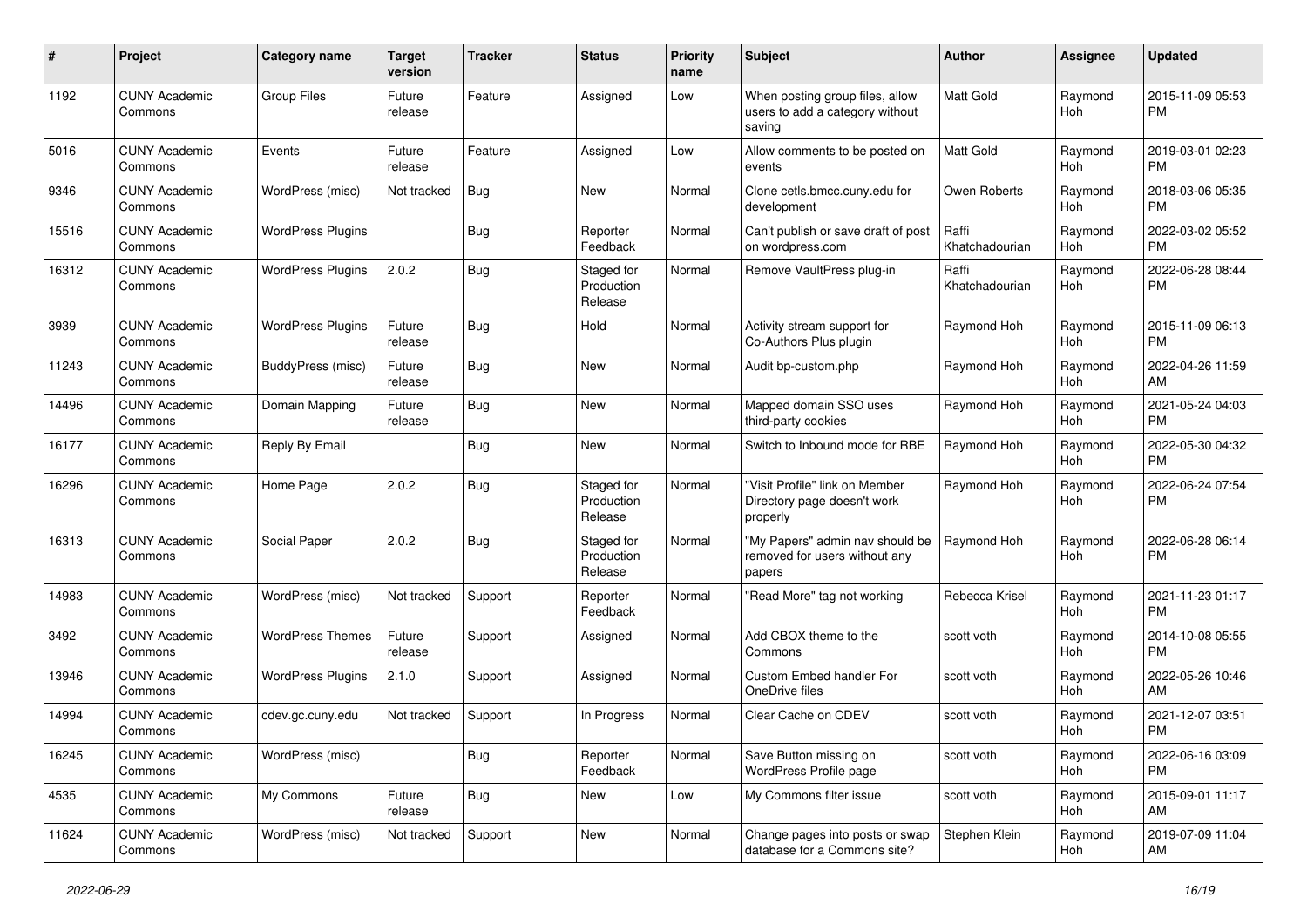| #    | Project                         | <b>Category name</b>     | <b>Target</b><br>version | <b>Tracker</b> | <b>Status</b>        | <b>Priority</b><br>name | Subject                                                                                                                                               | Author              | <b>Assignee</b>     | <b>Updated</b>                |
|------|---------------------------------|--------------------------|--------------------------|----------------|----------------------|-------------------------|-------------------------------------------------------------------------------------------------------------------------------------------------------|---------------------|---------------------|-------------------------------|
| 497  | <b>CUNY Academic</b><br>Commons | <b>WordPress Plugins</b> | Future<br>release        | Feature        | Assigned             | Normal                  | Drag and Drop Ordering on<br><b>Gallery Post Plugin</b>                                                                                               | <b>Matt Gold</b>    | Ron Rennick         | 2015-11-09 06:18<br><b>PM</b> |
| 308  | <b>CUNY Academic</b><br>Commons | Registration             | Future<br>release        | Feature        | <b>New</b>           | Normal                  | Group recommendations for<br>signup process                                                                                                           | <b>Boone Gorges</b> | Samantha<br>Raddatz | 2015-11-09 05:07<br><b>PM</b> |
| 3473 | <b>CUNY Academic</b><br>Commons | <b>User Experience</b>   | Future<br>release        | Feature        | Assigned             | Normal                  | Commons profile: Add help info<br>about "Positions" replacing "title"                                                                                 | Keith Miyake        | Samantha<br>Raddatz | 2015-11-09 02:28<br><b>PM</b> |
| 5225 | <b>CUNY Academic</b><br>Commons | Registration             | Future<br>release        | Feature        | Assigned             | Normal                  | On-boarding Issues                                                                                                                                    | Luke Waltzer        | Samantha<br>Raddatz | 2016-02-12 02:58<br><b>PM</b> |
| 5317 | <b>CUNY Academic</b><br>Commons | Group Blogs              | Not tracked              | <b>Bug</b>     | Reporter<br>Feedback | Normal                  | Notifications of New Post Didn't<br>Come                                                                                                              | <b>Luke Waltzer</b> | Samantha<br>Raddatz | 2016-03-21 10:41<br><b>PM</b> |
| 5397 | <b>CUNY Academic</b><br>Commons | Social Paper             | Future<br>release        | Feature        | <b>New</b>           | Normal                  | frustrating to have to<br>enable/disable in SP                                                                                                        | Marilyn Weber       | Samantha<br>Raddatz | 2016-04-20 03:39<br><b>PM</b> |
| 5050 | <b>CUNY Academic</b><br>Commons | Social Paper             | Future<br>release        | Feature        | <b>New</b>           | Low                     | Making comments visible in SP<br>editing mode (SP suggestion #1)                                                                                      | Marilyn Weber       | Samantha<br>Raddatz | 2019-09-17 11:10<br><b>PM</b> |
| 5053 | <b>CUNY Academic</b><br>Commons | Social Paper             | Future<br>release        | Feature        | <b>New</b>           | Low                     | Scrollable menu to add readers<br>(SP suggestion #4)                                                                                                  | Marilyn Weber       | Samantha<br>Raddatz | 2016-04-21 05:21<br><b>PM</b> |
| 5058 | <b>CUNY Academic</b><br>Commons | Social Paper             | Future<br>release        | Feature        | <b>New</b>           | Low                     | Can there be a clearer signal that<br>even when comments have<br>already been made you add<br>comments by clicking on the side?<br>(SP suggestion #5) | Marilyn Weber       | Samantha<br>Raddatz | 2016-02-11 10:24<br><b>PM</b> |
| 653  | <b>CUNY Academic</b><br>Commons | Group Blogs              | Future<br>release        | Feature        | Assigned             | Normal                  | Redesign Integration of Groups<br>and Blogs                                                                                                           | Matt Gold           | Samantha<br>Raddatz | 2015-11-09 05:40<br><b>PM</b> |
| 1105 | <b>CUNY Academic</b><br>Commons | WordPress (misc)         | Future<br>release        | Feature        | Assigned             | Normal                  | Rephrase Blog Privacy Options                                                                                                                         | Matt Gold           | Samantha<br>Raddatz | 2015-11-09 06:19<br><b>PM</b> |
| 4027 | <b>CUNY Academic</b><br>Commons | Commons In A Box         | Not tracked              | Design/UX      | Assigned             | Normal                  | Usability review of CBOX update<br>procedures                                                                                                         | <b>Matt Gold</b>    | Samantha<br>Raddatz | 2015-05-11 06:36<br><b>PM</b> |
| 4235 | <b>CUNY Academic</b><br>Commons |                          | Not tracked              | Design/UX      | Assigned             | Normal                  | Explore user experience around<br>comments on forum topics vs<br>docs                                                                                 | <b>Matt Gold</b>    | Samantha<br>Raddatz | 2015-07-21 10:23<br>AM        |
| 4404 | <b>CUNY Academic</b><br>Commons | <b>Public Portfolio</b>  | Future<br>release        | Design/UX      | Assigned             | Normal                  | Change color of permissions info<br>on portfolio editing interface                                                                                    | <b>Matt Gold</b>    | Samantha<br>Raddatz | 2015-08-11 05:28<br><b>PM</b> |
| 4661 | CUNY Academic<br>Commons        | <b>User Experience</b>   | Future<br>release        | Bug            | Assigned             | Normal                  | <b>Simplify Events text</b>                                                                                                                           | <b>Matt Gold</b>    | Samantha<br>Raddatz | 2015-10-02 09:06<br>PM        |
| 4986 | <b>CUNY Academic</b><br>Commons | ZenDesk                  | Not tracked              | Support        | Assigned             | Normal                  | Prepare documentation for<br>Zendesk re web widget                                                                                                    | Matt Gold           | Samantha<br>Raddatz | 2016-02-25 03:09<br><b>PM</b> |
| 310  | <b>CUNY Academic</b><br>Commons | <b>BuddyPress (misc)</b> | Future<br>release        | Feature        | Assigned             | Low                     | <b>Friend Request Email</b>                                                                                                                           | Matt Gold           | Samantha<br>Raddatz | 2015-11-09 05:08<br>PM        |
| 1456 | <b>CUNY Academic</b><br>Commons | Group Invitations        | Future<br>release        | Feature        | Reporter<br>Feedback | Low                     | Invite to Group Button from Profile   Matt Gold<br>Field                                                                                              |                     | Samantha<br>Raddatz | 2015-11-09 05:59<br>PM        |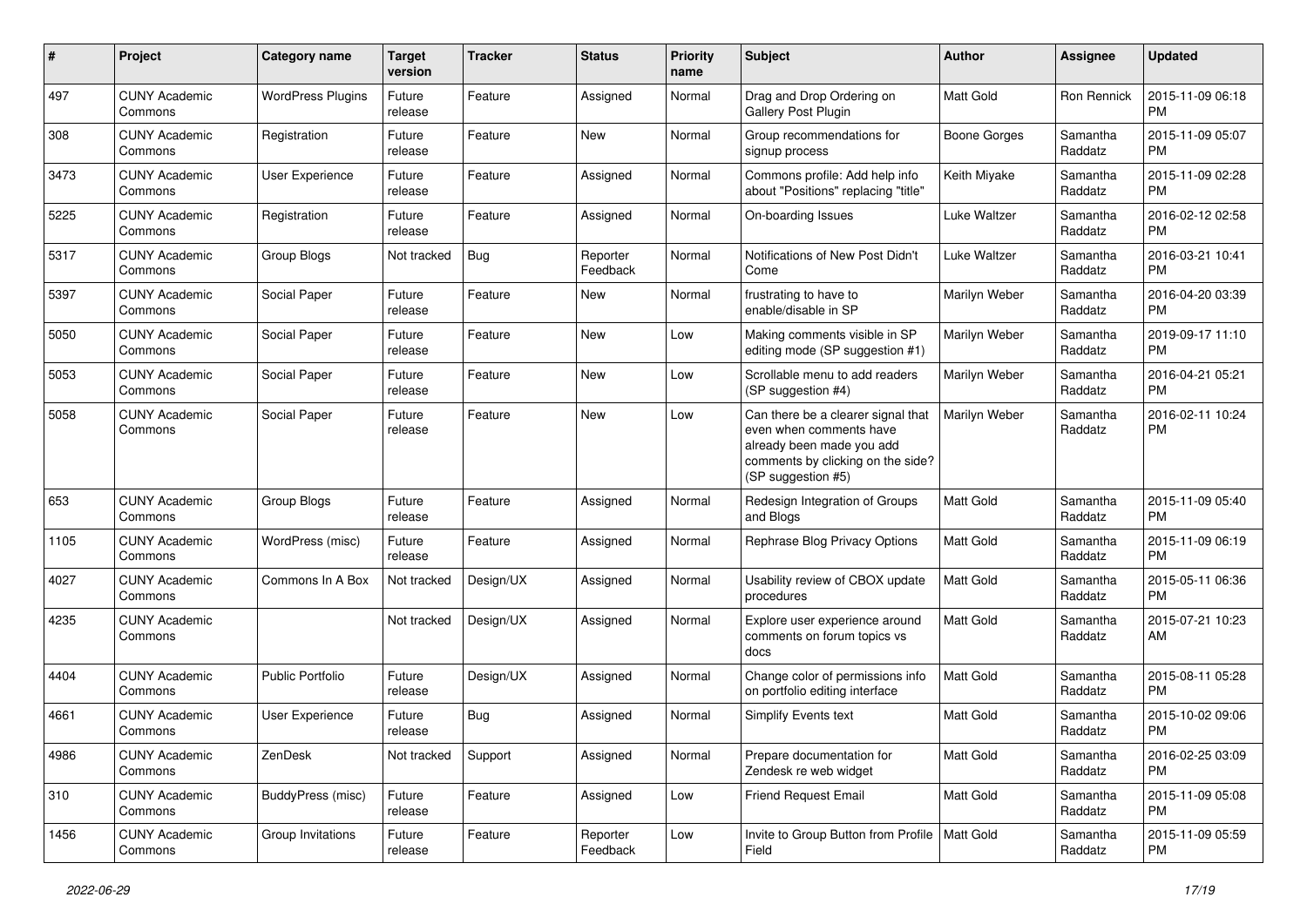| #     | Project                         | <b>Category name</b>        | <b>Target</b><br>version | <b>Tracker</b> | <b>Status</b>        | <b>Priority</b><br>name | Subject                                                                            | Author                  | <b>Assignee</b>     | <b>Updated</b>                |
|-------|---------------------------------|-----------------------------|--------------------------|----------------|----------------------|-------------------------|------------------------------------------------------------------------------------|-------------------------|---------------------|-------------------------------|
| 481   | <b>CUNY Academic</b><br>Commons | Groups (misc)               | Future<br>release        | Feature        | Assigned             | Normal                  | ability to archive inactive groups<br>and blogs                                    | Michael Mandiberg       | Samantha<br>Raddatz | 2015-11-09 05:56<br><b>PM</b> |
| 3458  | <b>CUNY Academic</b><br>Commons | Groups (misc)               | Future<br>release        | Feature        | Assigned             | Normal                  | Filter Members of Group by<br>Campus                                               | Michael Smith           | Samantha<br>Raddatz | 2014-09-26 08:32<br><b>PM</b> |
| 5183  | <b>CUNY Academic</b><br>Commons | Social Paper                | Future<br>release        | Design/UX      | New                  | Normal                  | Creating a new paper when<br>viewing an existing paper                             | Raffi<br>Khatchadourian | Samantha<br>Raddatz | 2016-02-02 12:09<br>PM        |
| 4221  | <b>CUNY Academic</b><br>Commons | Group Forums                | Future<br>release        | Design/UX      | Assigned             | Normal                  | Add 'Number of Posts' display<br>option to Forum page                              | Samantha Raddatz        | Samantha<br>Raddatz | 2015-06-26 02:21<br><b>PM</b> |
| 4226  | <b>CUNY Academic</b><br>Commons | <b>BuddyPress Docs</b>      | Future<br>release        | Design/UX      | <b>New</b>           | Normal                  | Add option to connect a Doc with<br>a Group                                        | Samantha Raddatz        | Samantha<br>Raddatz | 2015-09-09 04:08<br><b>PM</b> |
| 4253  | <b>CUNY Academic</b><br>Commons | <b>Public Portfolio</b>     | Future<br>release        | Design/UX      | <b>New</b>           | Normal                  | Encourage users to add portfolio<br>content                                        | Samantha Raddatz        | Samantha<br>Raddatz | 2015-07-07 11:32<br>AM        |
| 4622  | <b>CUNY Academic</b><br>Commons | <b>Public Portfolio</b>     | Future<br>release        | Design/UX      | New                  | Normal                  | <b>Profile Visibility Settings</b>                                                 | Samantha Raddatz        | Samantha<br>Raddatz | 2015-09-21 12:18<br><b>PM</b> |
| 5298  | <b>CUNY Academic</b><br>Commons |                             | Not tracked              | Publicity      | <b>New</b>           | Normal                  | Survey Pop-Up Text                                                                 | Samantha Raddatz        | Samantha<br>Raddatz | 2016-03-22 12:27<br><b>PM</b> |
| 10580 | <b>CUNY Academic</b><br>Commons | Information<br>Architecture | Future<br>release        | Design/UX      | <b>New</b>           | Normal                  | Primary nav item review                                                            | Boone Gorges            | Sara Cannon         | 2022-06-28 01:29<br><b>PM</b> |
| 10439 | <b>CUNY Academic</b><br>Commons | Design                      | 2.1.0                    | Design/UX      | <b>New</b>           | Normal                  | Create Style Guide for Commons                                                     | Sonja Leix              | Sara Cannon         | 2022-06-28 01:43<br><b>PM</b> |
| 2612  | <b>CUNY Academic</b><br>Commons |                             | Not tracked              | Publicity      | Assigned             | Normal                  | Pinterest site for the Commons                                                     | local admin             | Sarah<br>Morgano    | 2016-03-04 11:19<br>AM        |
| 3510  | <b>CUNY Academic</b><br>Commons | Publicity                   | 1.7                      | Publicity      | Assigned             | Normal                  | Post on the News Blog re: 'My<br>Commons'                                          | Micki Kaufman           | Sarah<br>Morgano    | 2014-10-15 11:18<br>AM        |
| 3511  | <b>CUNY Academic</b><br>Commons | Publicity                   | 1.7                      | Publicity      | Assigned             | Normal                  | Social media for 1.7                                                               | Micki Kaufman           | Sarah<br>Morgano    | 2014-10-14 03:32<br><b>PM</b> |
| 5826  | <b>CUNY Academic</b><br>Commons | <b>WordPress Plugins</b>    | Future<br>release        | Support        | Reporter<br>Feedback | Normal                  | <b>Remove Subscription Options</b><br>plugin from directory                        | Sarah Morgano           | Sarah<br>Morgano    | 2016-10-21 04:14<br><b>PM</b> |
| 11883 | <b>CUNY Academic</b><br>Commons | Help/Codex                  | Not tracked              | Support        | New                  | Normal                  | Need Embedding Help Page<br>Update (Tableau)                                       | Anthony Wheeler         | scott voth          | 2019-09-24 08:49<br>AM        |
| 3565  | <b>CUNY Academic</b><br>Commons | My Commons                  | Not tracked              | Documentation  | <b>New</b>           | Normal                  | Load Newest inconsistencies                                                        | Chris Stein             | scott voth          | 2015-11-09 01:16<br><b>PM</b> |
| 14787 | <b>CUNY Academic</b><br>Commons | Plugin Packages             | Future<br>release        | Feature        | <b>New</b>           | Normal                  | Creating a "Design" plugin<br>package                                              | Laurie Hurson           | scott voth          | 2022-04-27 04:56<br>PM        |
| 636   | <b>CUNY Academic</b><br>Commons | WordPress (misc)            | Not tracked              | Support        | Assigned             | Normal                  | Create Lynda.com-like Table of<br>Contents for Prospective Tutorial<br>Screencasts | Matt Gold               | scott voth          | 2016-02-23 03:12<br><b>PM</b> |
| 3524  | <b>CUNY Academic</b><br>Commons | Documentation               | Not tracked              | Documentation  | Assigned             | Normal                  | Post describing all you can do<br>when starting up a new<br>blog/group             | Matt Gold               | scott voth          | 2014-10-04 12:56<br>PM        |